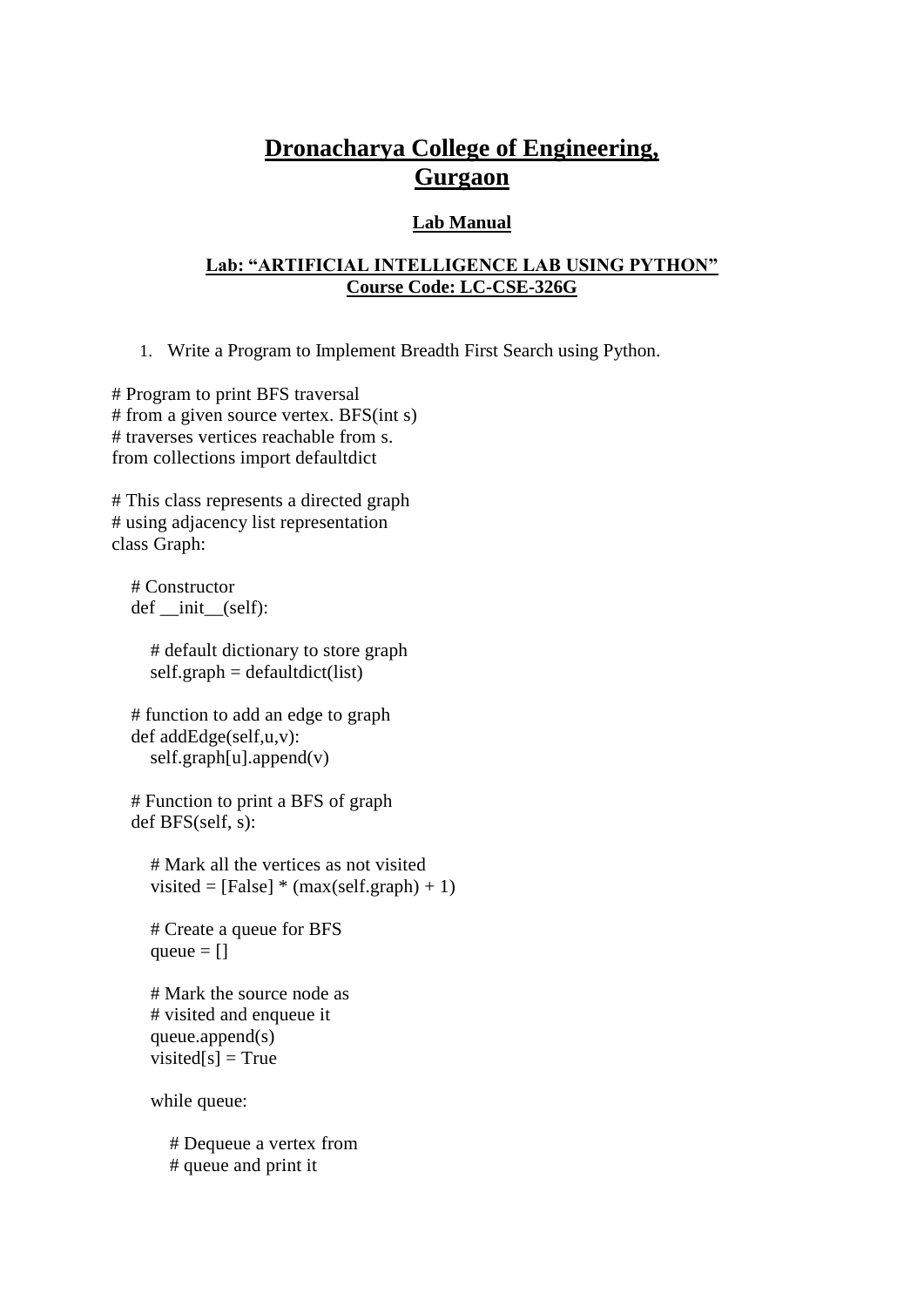```
s =queue.pop(0)print (s, end = "") # Get all adjacent vertices of the
        # dequeued vertex s. If a adjacent
        # has not been visited, then mark it
        # visited and enqueue it
        for i in self.graph[s]:
          if visited[i] == False:
             queue.append(i)
            visited[i] = True
# Driver code
# Create a graph given in
# the above diagram
g = Graph()g.addEdge(0, 1)g.addEdge(0, 2)g.addEdge(1, 2)g.addEdge(2, 0)g.addEdge(2, 3)g.addEdge(3, 3)
print ("Following is Breadth First Traversal"
            " (starting from vertex 2)")
g.BFS(2)Output: 
Following is Breadth First Traversal (starting from vertex 2)
```
 $> 3$ 

2 0 3 1 3

 $>$ 

2. Write a Program to Implement Depth First Search using Python.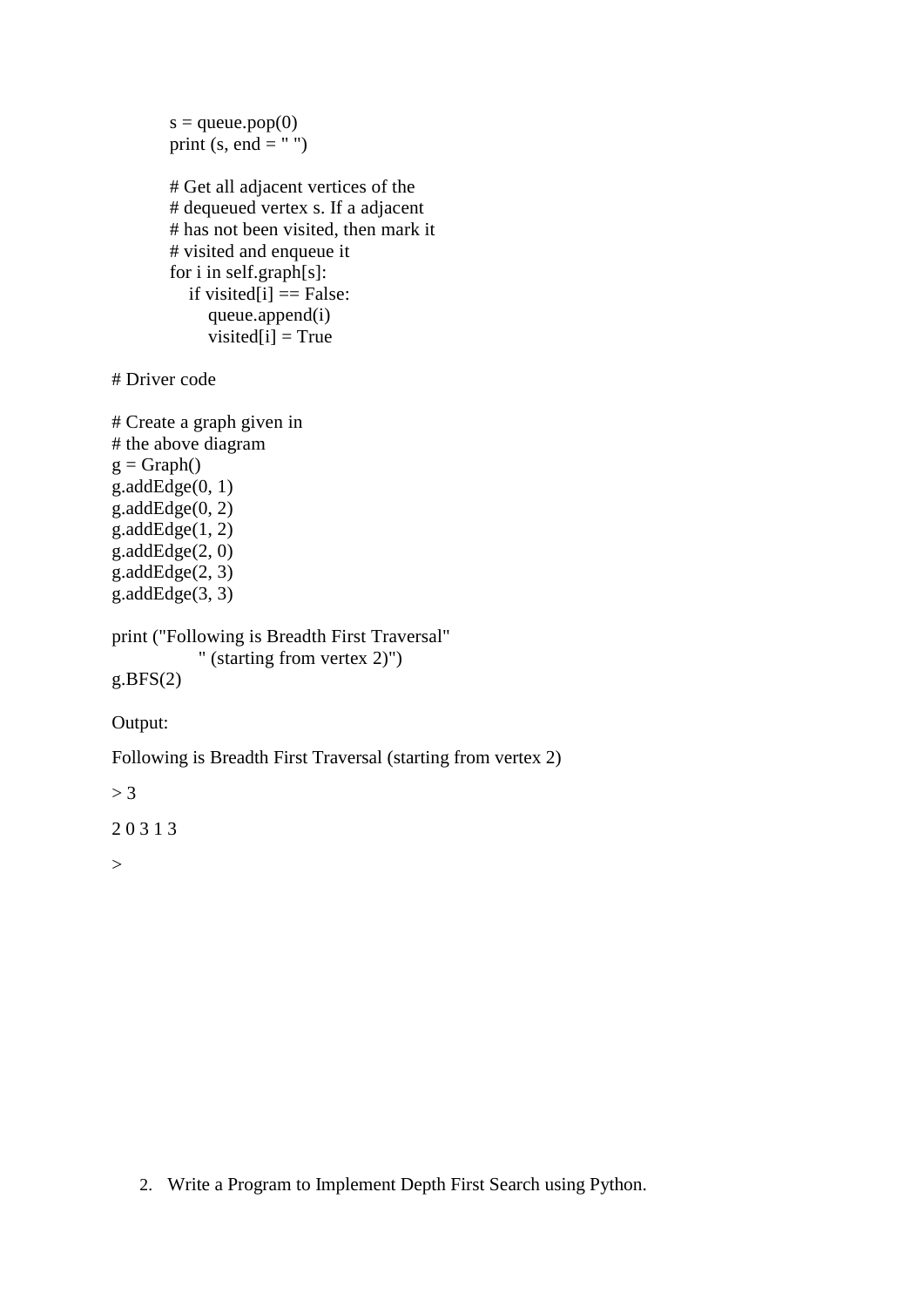# program to print DFS traversal # from a given given graph from collections import defaultdict

# This class represents a directed graph using # adjacency list representation

class Graph:

 # Constructor def \_\_init\_\_(self):

> # default dictionary to store graph  $self-graph = defaultdict(list)$

 # function to add an edge to graph def addEdge(self, u, v):  $self.graph[u].append(v)$ 

 # A function used by DFS def DFSUtil(self, v, visited):

```
 # Mark the current node as visited
 # and print it
 visited.add(v)
print(v, end='')
```
 # Recur for all the vertices # adjacent to this vertex for neighbour in self.graph[v]: if neighbour not in visited: self.DFSUtil(neighbour, visited)

 # The function to do DFS traversal. It uses # recursive DFSUtil() def DFS(self, v):

 # Create a set to store visited vertices visited  $=$  set()

 # Call the recursive helper function # to print DFS traversal self.DFSUtil(v, visited)

# Driver code

# Create a graph given # in the above diagram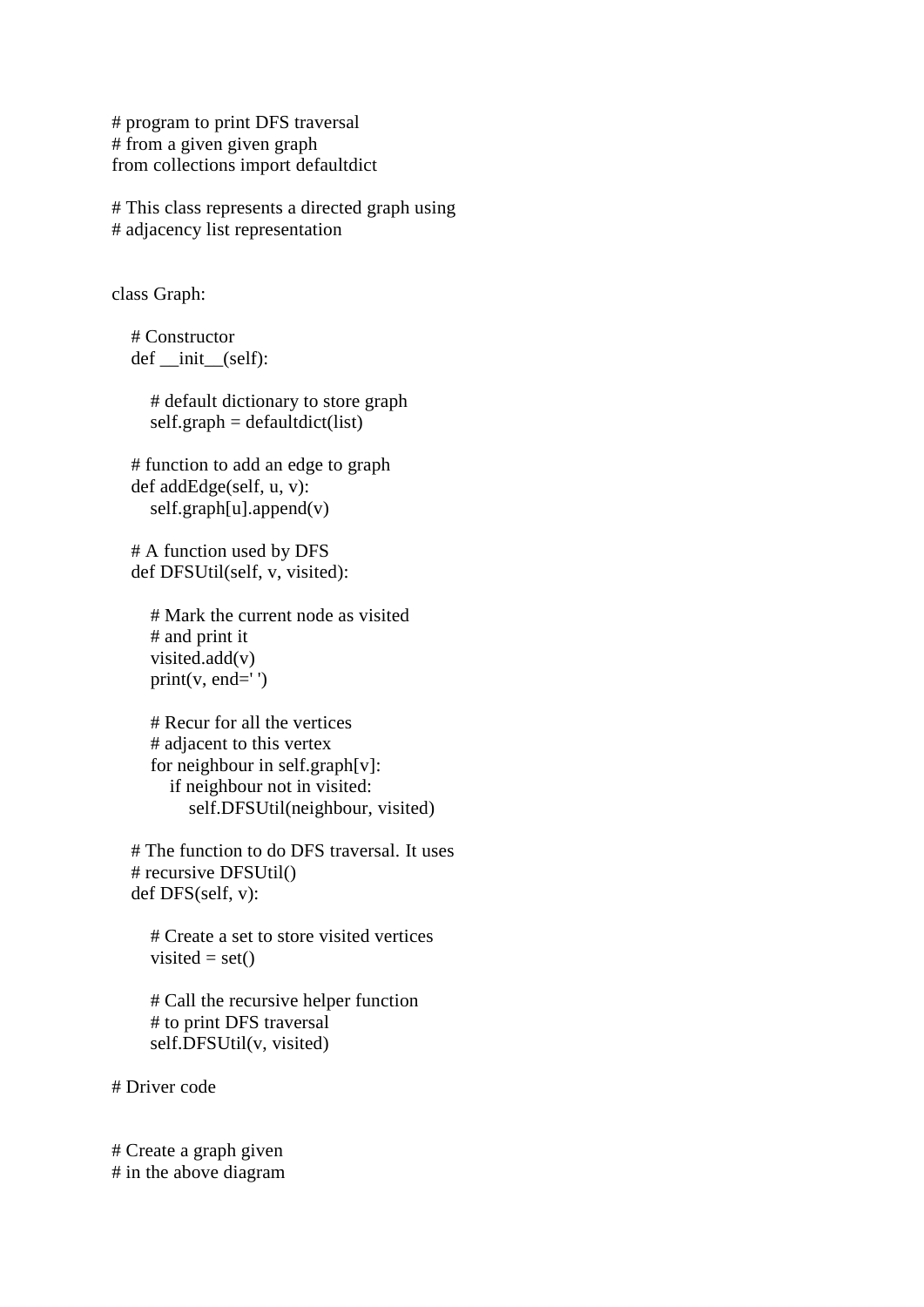$g = Graph()$  $g.addEdge(0, 1)$  $g.addEdge(0, 2)$ g.addEdge $(1, 2)$  $g.addEdge(2, 0)$  $g.addEdge(2, 3)$ g.addEdge $(3, 3)$ 

print("Following is DFS from (starting from vertex 2)")  $g.DFS(2)$ 

Output:

Following is Depth First Traversal (starting from vertex 2)

2 0 1 9 3

3. Write a Program to Implement Tic-Tac-Toe game using Python.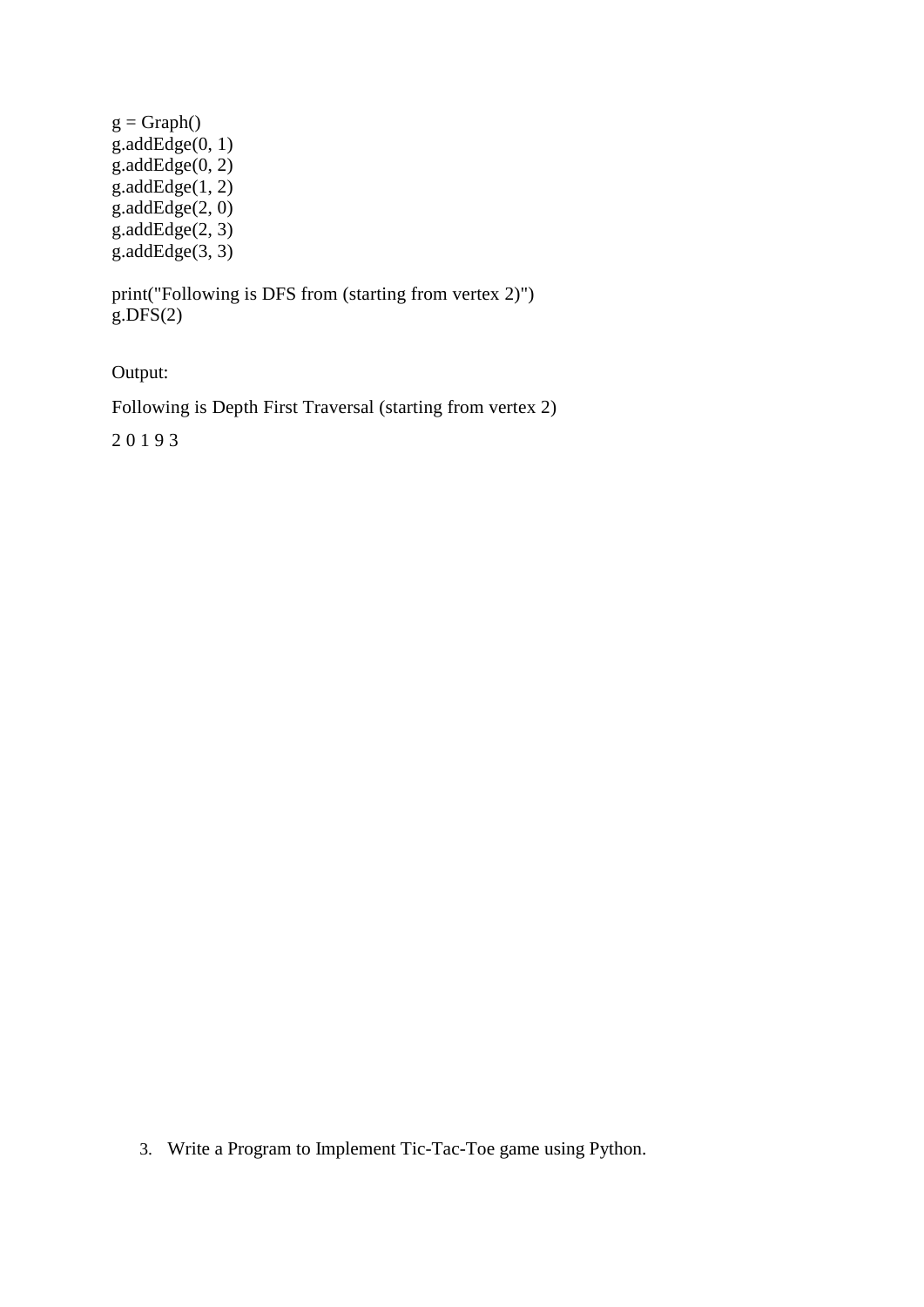# Tic-Tac-Toe Program using

# random number in Python

# importing all necessary libraries

import numpy as np

import random

from time import sleep

# Creates an empty board

def create\_board():

return(np.array([[0, 0, 0],

 $[0, 0, 0],$ 

 $[0, 0, 0$ ]))

# Check for empty places on board

def possibilities(board):

 $l = []$ 

for i in range(len(board)):

for j in range(len(board)):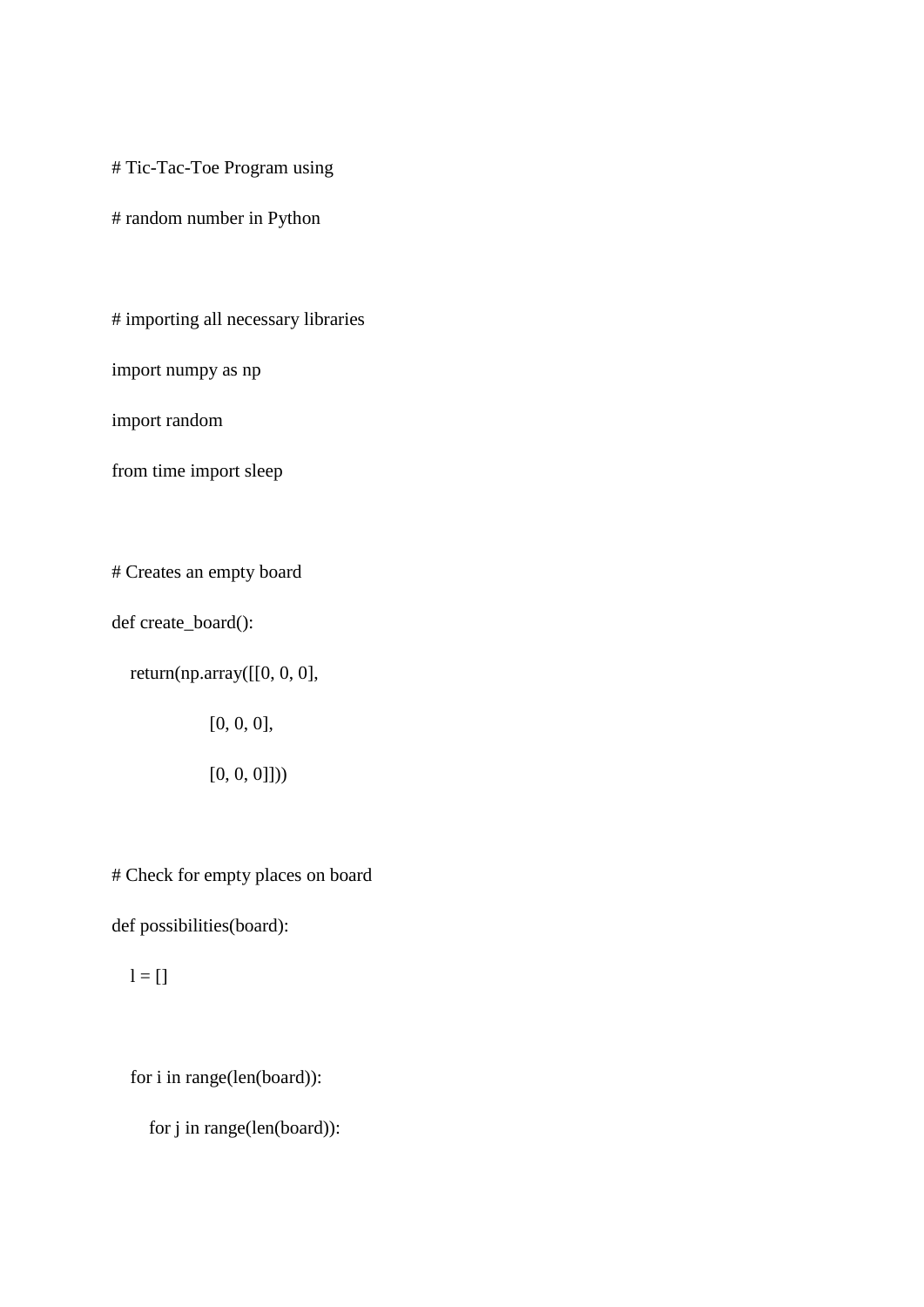if board[i][j]  $== 0$ :

 $l.append((i, j))$ 

return(l)

# Select a random place for the player def random\_place(board, player): selection = possibilities(board) current\_loc = random.choice(selection) board[current\_loc] = player

return(board)

# Checks whether the player has three # of their marks in a horizontal row def row\_win(board, player):

for x in range(len(board)):

 $win = True$ 

for y in range(len(board)):

if board $[x, y]$  != player: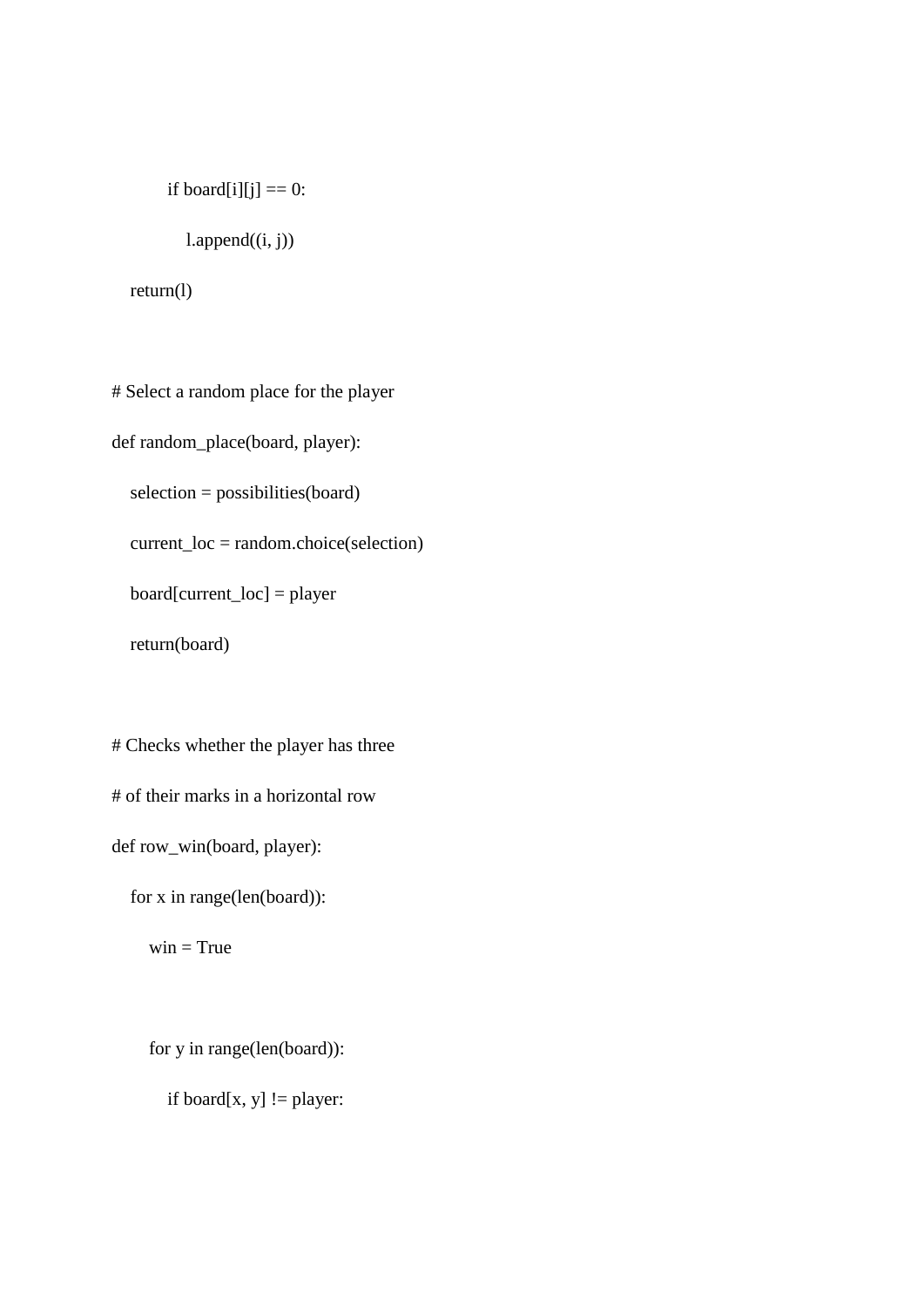```
win = False
```
continue

if  $win == True$ :

return(win)

return(win)

# Checks whether the player has three

# of their marks in a vertical row

def col\_win(board, player):

for x in range(len(board)):

 $\text{win} = \text{True}$ 

for y in range(len(board)):

```
if board[y][x] != player:
```
 $win = False$ 

continue

if  $win == True$ :

return(win)

return(win)

# Checks whether the player has three

# of their marks in a diagonal row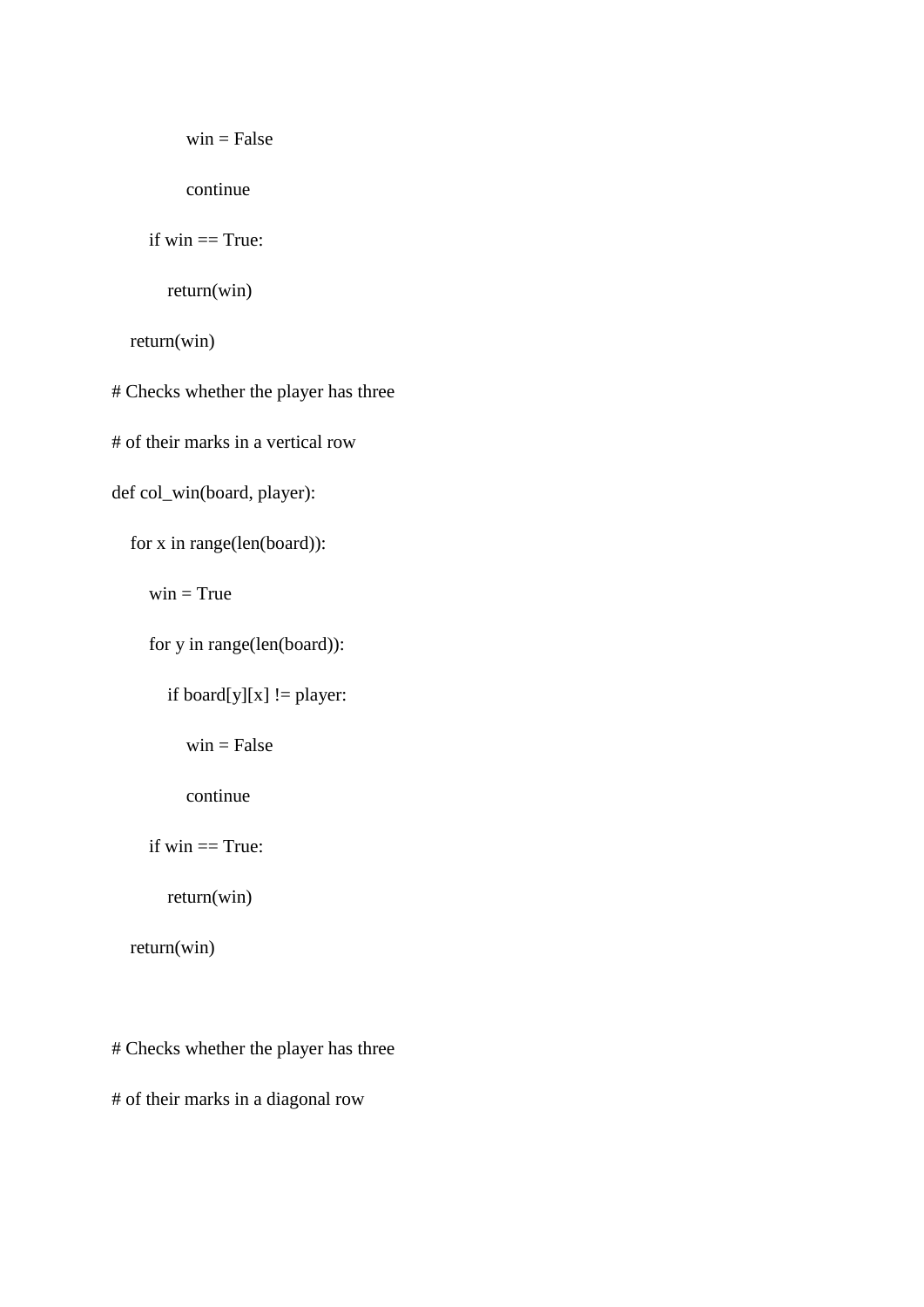def diag\_win(board, player):

 $win = True$ 

 $y = 0$ 

for x in range(len(board)):

if board $[x, x]$  != player:

 $win = False$ 

if win:

return win

 $win = True$ 

if win:

for x in range(len(board)):

 $y = len(board) - 1 - x$ 

if board $[x, y]$  != player:

 $win = False$ 

return win

# Evaluates whether there is

# a winner or a tie

def evaluate(board):

winner  $= 0$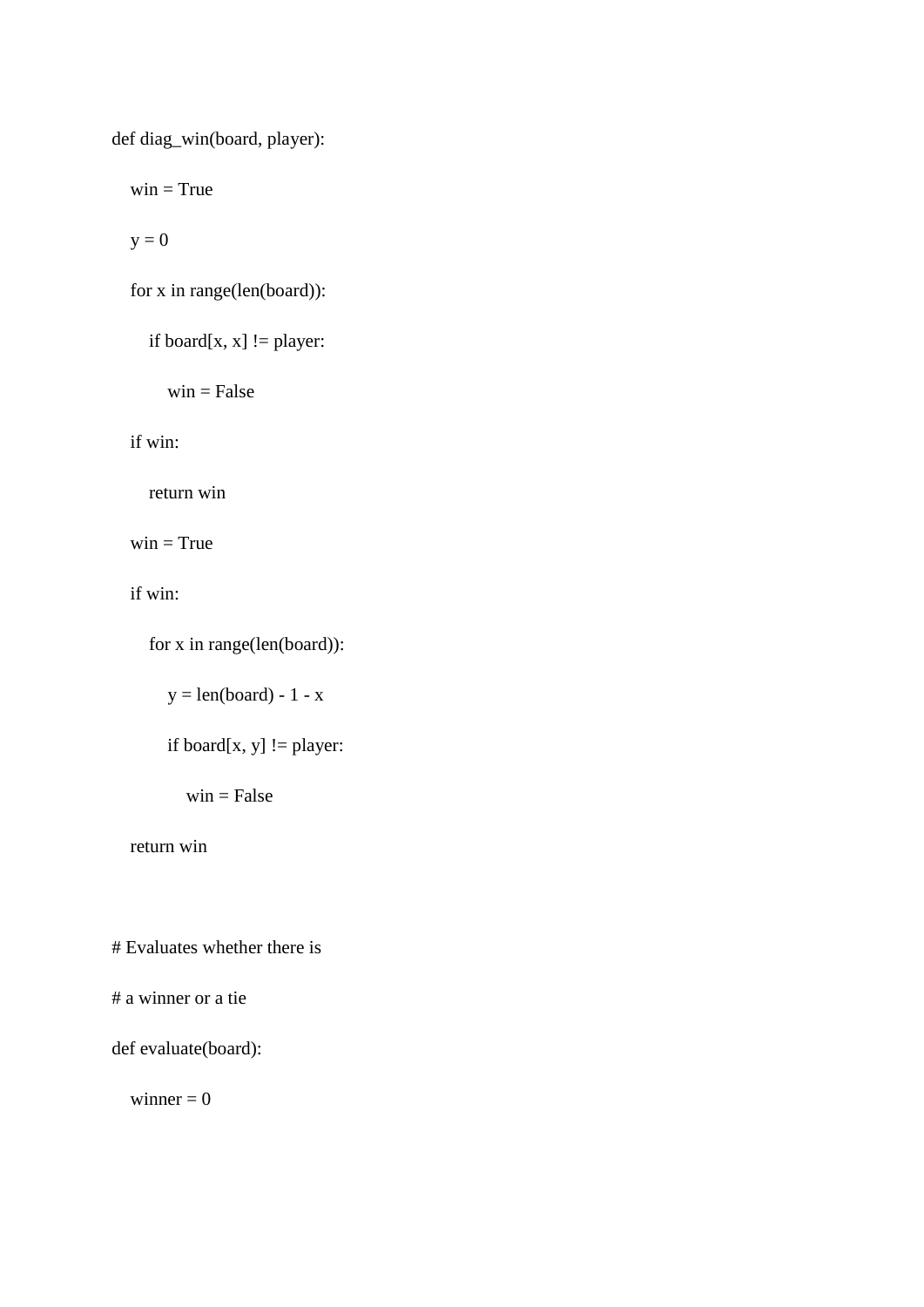for player in [1, 2]:

if (row\_win(board, player) or

col\_win(board,player) or

diag\_win(board,player)):

winner = player

if np.all(board  $!=$  0) and winner  $==$  0:

winner  $= -1$ 

return winner

# Main function to start the game

def play\_game():

board, winner, counter = create\_board(), 0, 1

print(board)

sleep(2)

while winner  $== 0$ :

for player in [1, 2]: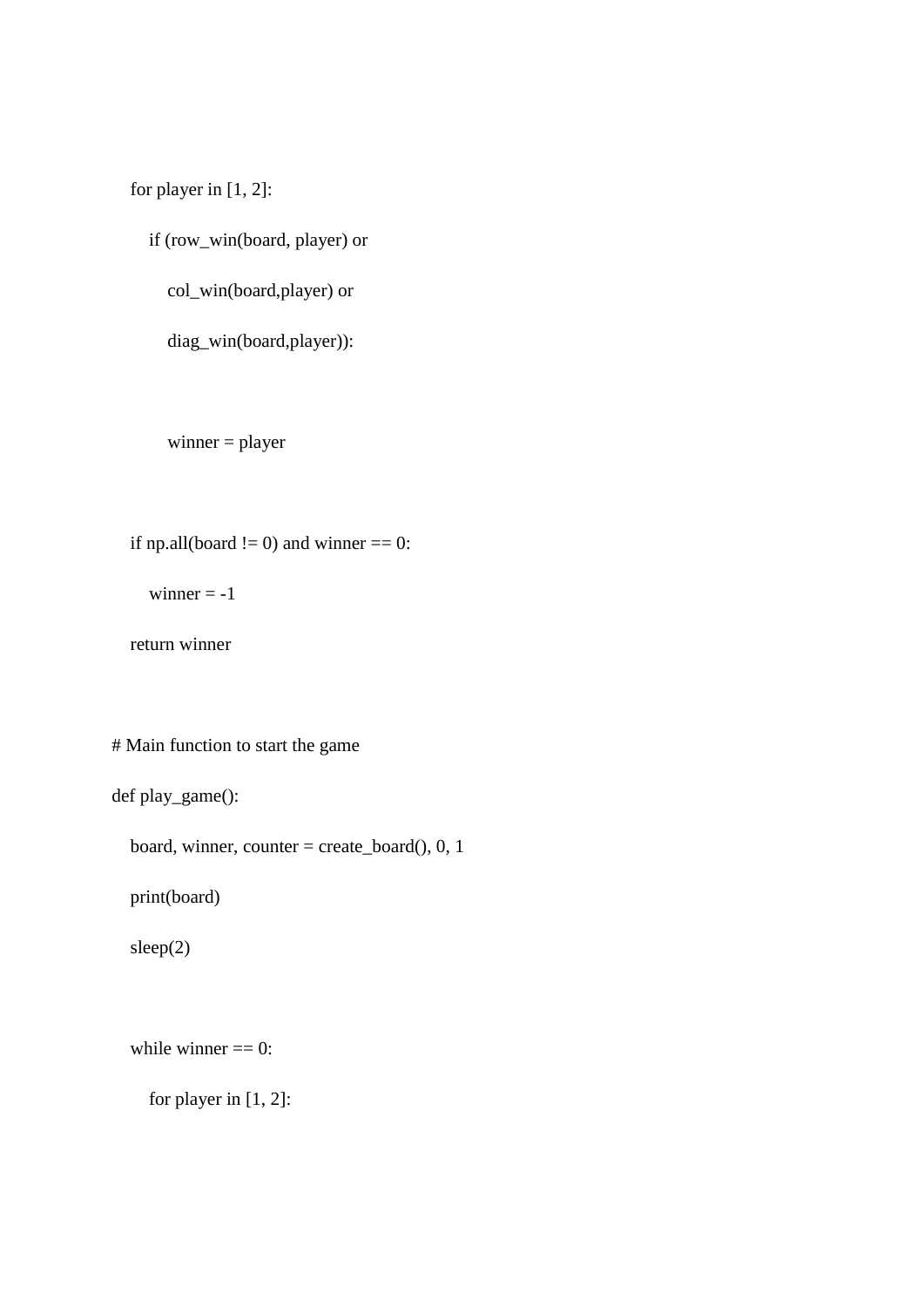```
 board = random_place(board, player)
        print("Board after " + str(counter) + " move")
        print(board)
        sleep(2)
       counter += 1 winner = evaluate(board)
       if winner != 0:
           break
   return(winner)
# Driver Code
print("Winner is: " + str(play_game()))
```
Output:

[[0 0 0] [0 0 0] [0 0 0]] Board after 1 move [[0 0 0] [0 0 0] [1 0 0]] Board after 2 move [[0 0 0] [0 2 0] [1 0 0]] Board after 3 move [[0 1 0] [0 2 0]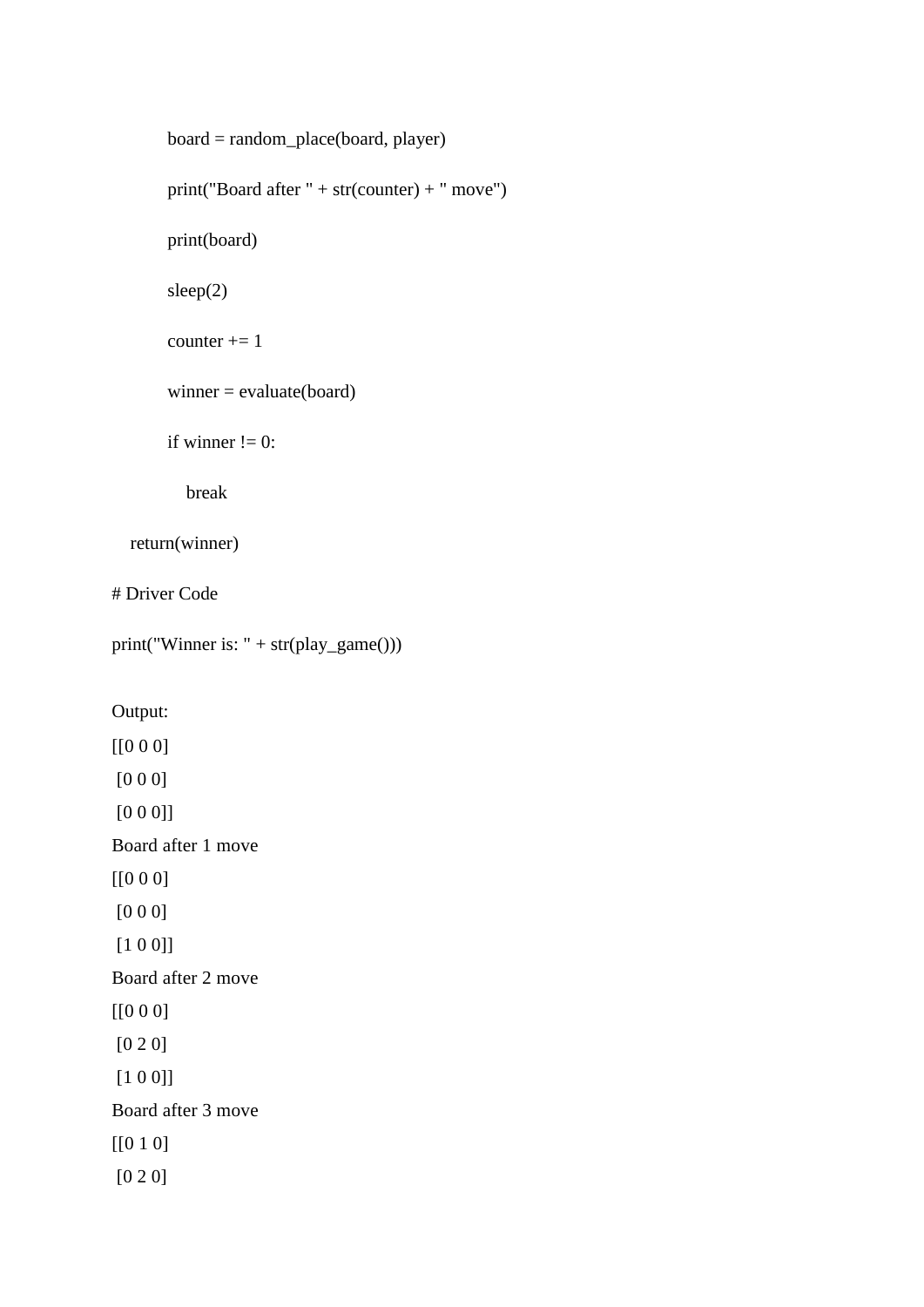[1 0 0]] Board after 4 move [[0 1 0] [2 2 0] [1 0 0]] Board after 5 move [[1 1 0] [2 2 0] [1 0 0]] Board after 6 move [[1 1 0] [2 2 0] [1 2 0]] Board after 7 move [[1 1 0] [2 2 0] [1 2 1]] Board after 8 move [[1 1 0] [2 2 2] [1 2 1]] Winner is: 2

## 4. Write a Program to Implement 8-Puzzle problem using Python

class Solution: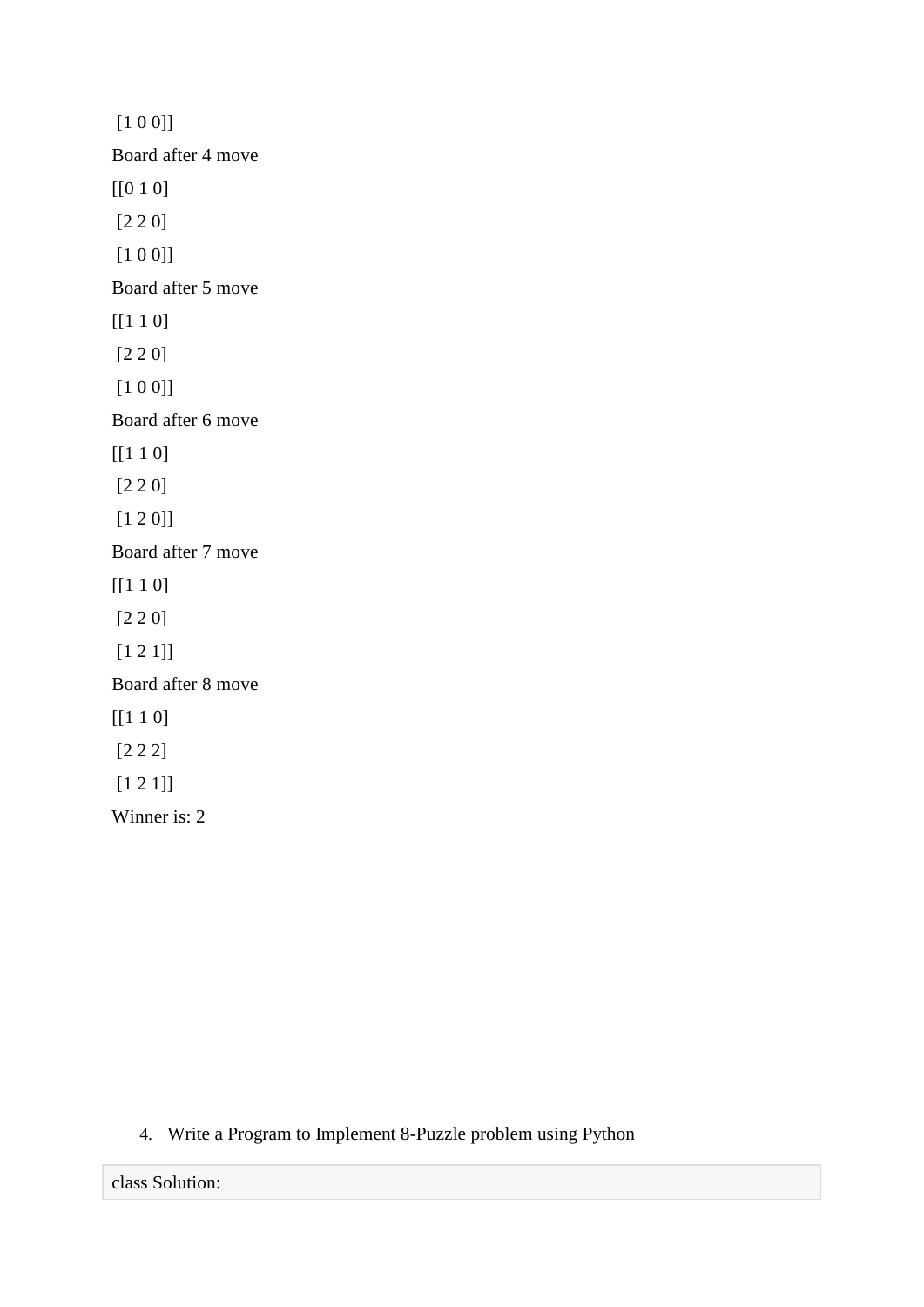```
def solve(self, board):
 dict = \{\}flatten = []for i in range(len(board)):
   flatten += board[i]
 flatten = tuple(flatent)dict[flatten] = 0if flatten == (0, 1, 2, 3, 4, 5, 6, 7, 8):
   return 0
 return self.get_paths(dict)
def get_paths(self, dict):
 \text{cnt} = 0while True:
    current_nodes = [x for x in dict if dict[x] == cnt]if len(current\_nodes) == 0:
     return -1
    for node in current_nodes:
      next_moves = self.find_next(node)
      for move in next_moves:
        if move not in dict:
          dict[move] = cnt + 1if move = (0, 1, 2, 3, 4, 5, 6, 7, 8):
         return \text{cnt} + 1
```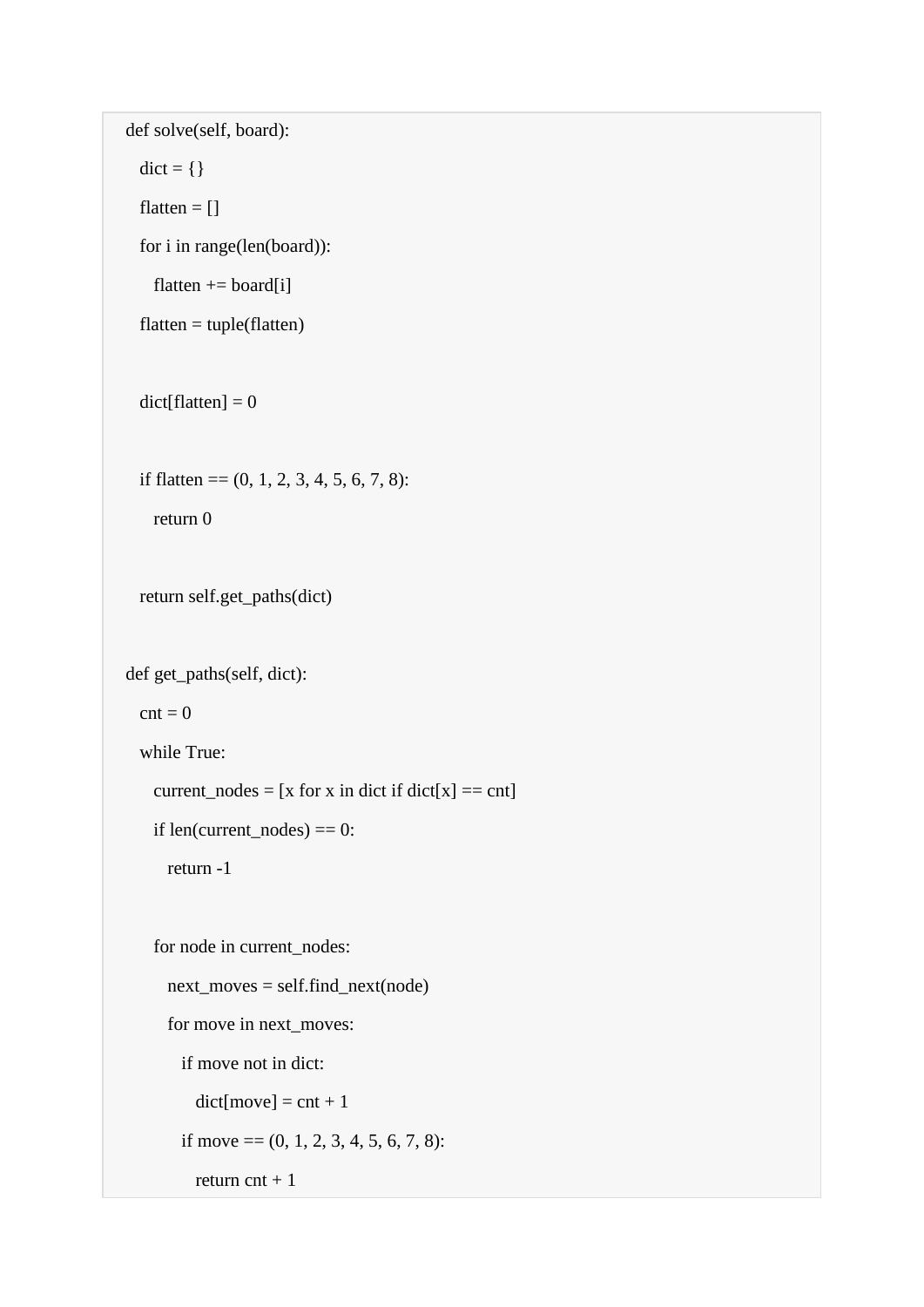```
cnt += 1def find_next(self, node):
   moves = \{0: [1, 3],
     1: [0, 2, 4],
     2: [1, 5],
     3: [0, 4, 6],
     4: [1, 3, 5, 7],
     5: [2, 4, 8],
     6: [3, 7],
     7: [4, 6, 8],
     8: [5, 7],
    }
   results = []
   pos_0 = node.index(0)for move in moves[pos_0]:
     new_node = list(node)
     new_node[move], new_node[pos_0] = new_node[pos_0], new_node[move]
     results.append(tuple(new_node))
   return results
ob = Solution()matrix = [[3, 1, 2],
 [4, 7, 5],
```
[6, 8, 0]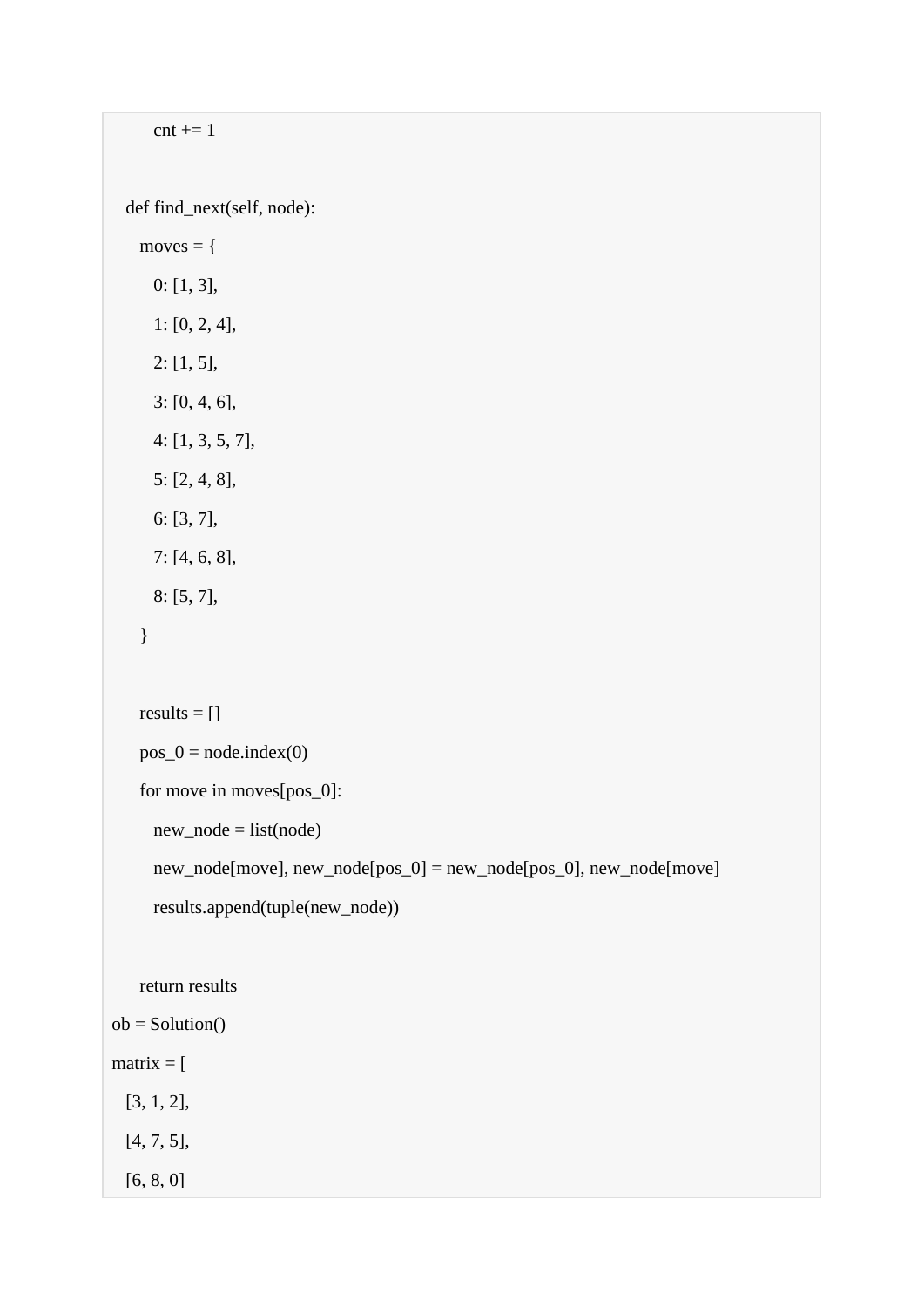## ]

# print(ob.solve(matrix))

Input:

| $matrix = [$  |  |  |  |
|---------------|--|--|--|
| [3, 1, 2],    |  |  |  |
| [4, 7, 5],    |  |  |  |
| $[6, 8, 0]$ ] |  |  |  |
| Output:       |  |  |  |

4

5. Write a Program to Implement Water-Jug problem using Python

# This function is used to initialize the

# dictionary elements with a default value.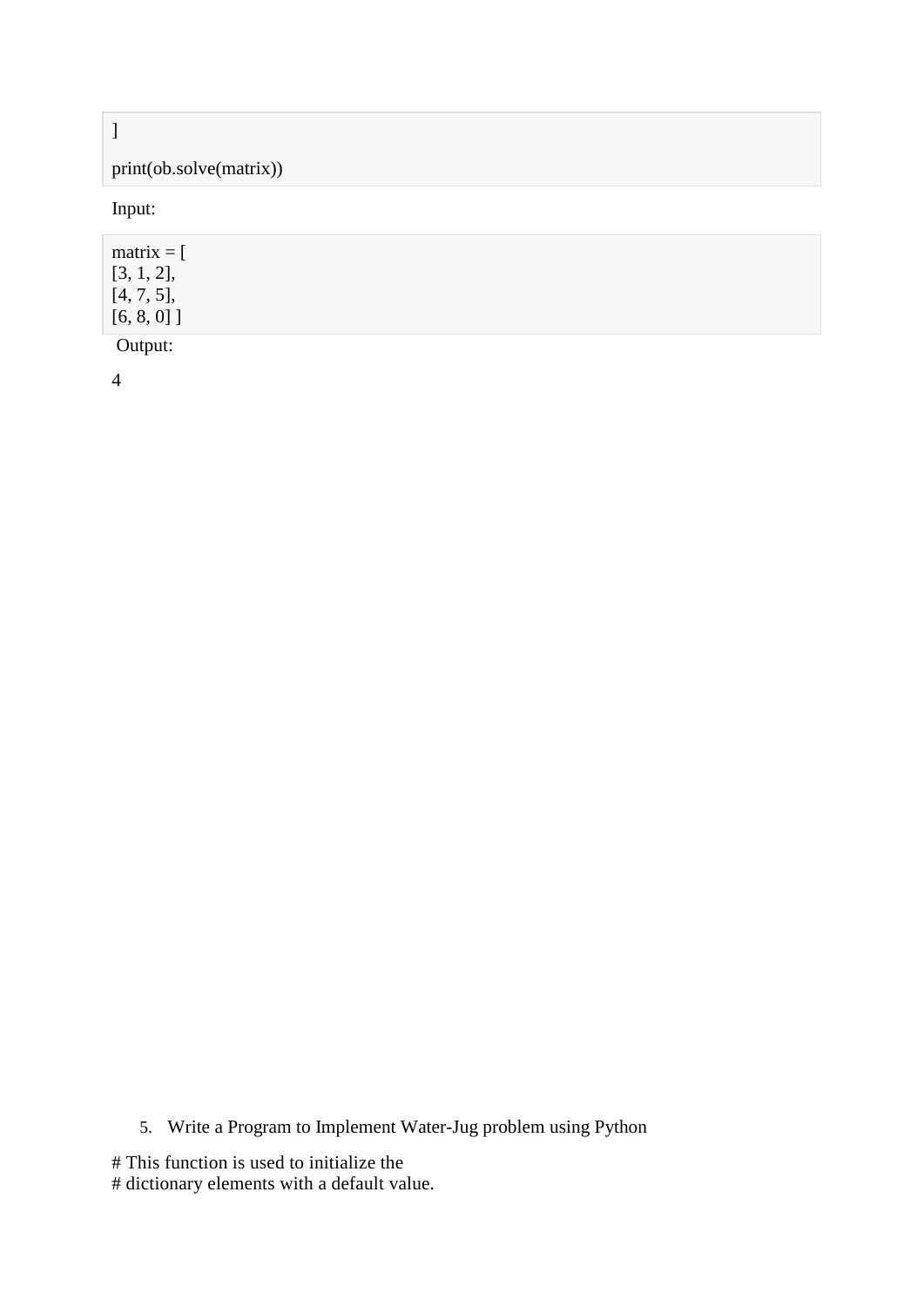from collections import defaultdict

 $\#$  jug1 and jug2 contain the value # for max capacity in respective jugs # and aim is the amount of water to be measured. jug1, jug2,  $\text{aim} = 4, 3, 2$ 

# Initialize dictionary with # default value as false. visited = defaultdict(lambda: False)

# Recursive function which prints the # intermediate steps to reach the final # solution and return boolean value # (True if solution is possible, otherwise False). # amt1 and amt2 are the amount of water present # in both jugs at a certain point of time. def waterJugSolver(amt1, amt2):

 # Checks for our goal and # returns true if achieved. if (amt1 = aim and amt2 = 0) or (amt2 = aim and amt1 = 0): print(amt1, amt2) return True

 # Checks if we have already visited the # combination or not. If not, then it proceeds further. if visited[ $(amt1, amt2)$ ] = False: print(amt1, amt2)

```
 # Changes the boolean value of
 # the combination as it is visited.
visited[(amt1, amt2)] = True
```

```
 # Check for all the 6 possibilities and
 # see if a solution is found in any one of them.
 return (waterJugSolver(0, amt2) or
      waterJugSolver(amt1, 0) or
      waterJugSolver(jug1, amt2) or
      waterJugSolver(amt1, jug2) or
     waterJugSolver(amt1 + min(amt2, (jug1-amt1)),
     amt2 - min(amt2, (jug1-amt1))) or
      waterJugSolver(amt1 - min(amt1, (jug2-amt2)),
     amt2 + min(amt1, (jug2-amt2))))
```
 # Return False if the combination is # already visited to avoid repetition otherwise # recursion will enter an infinite loop. else:

return False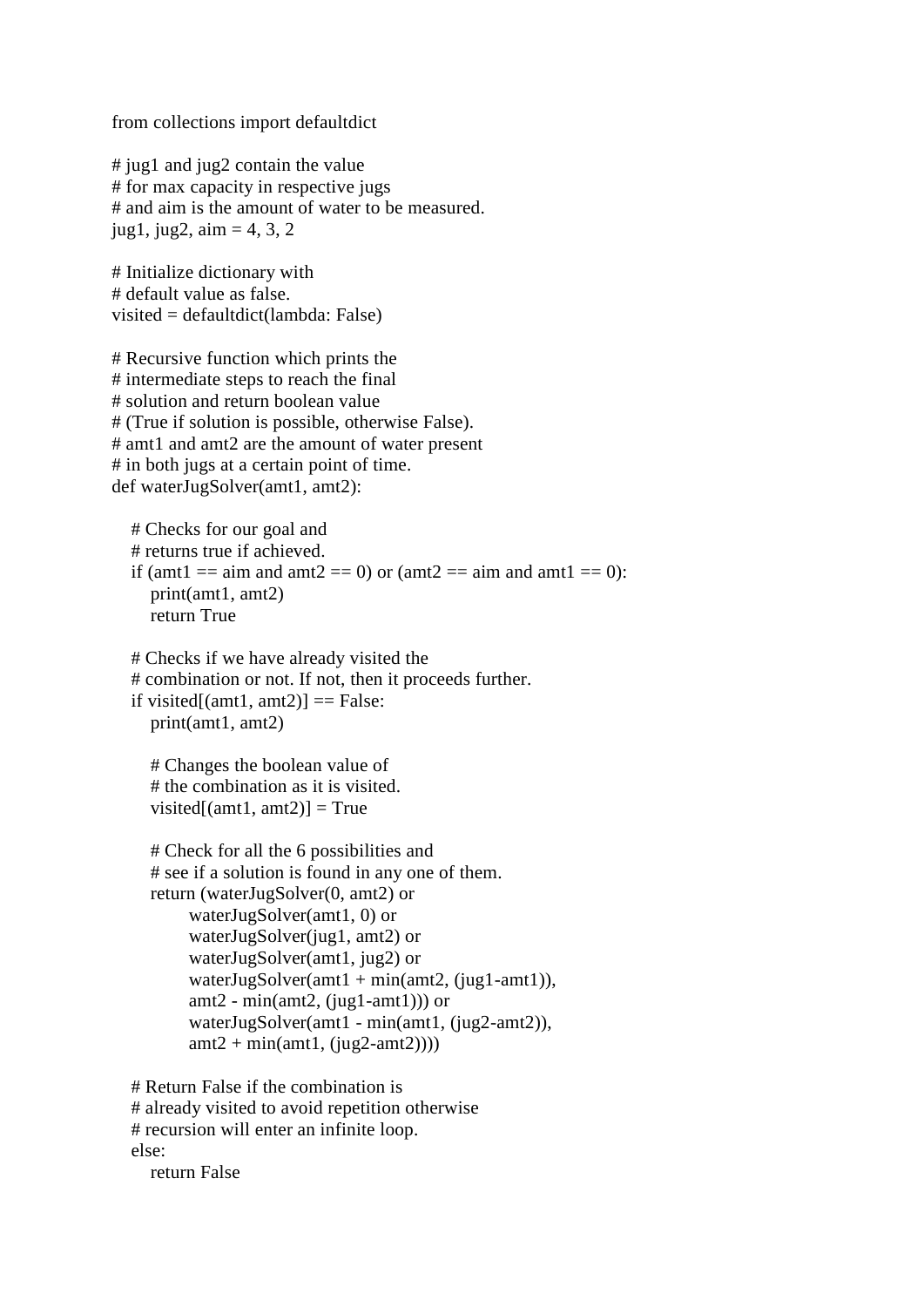print("Steps: ")

# Call the function and pass the # initial amount of water present in both jugs. waterJugSolver(0, 0)

Output:

Steps:

0 0

4 0

4 3

0 3

3 0

3 3

4 2

0 2

6. Write a Program to Implement Travelling Salesman Problem using Python.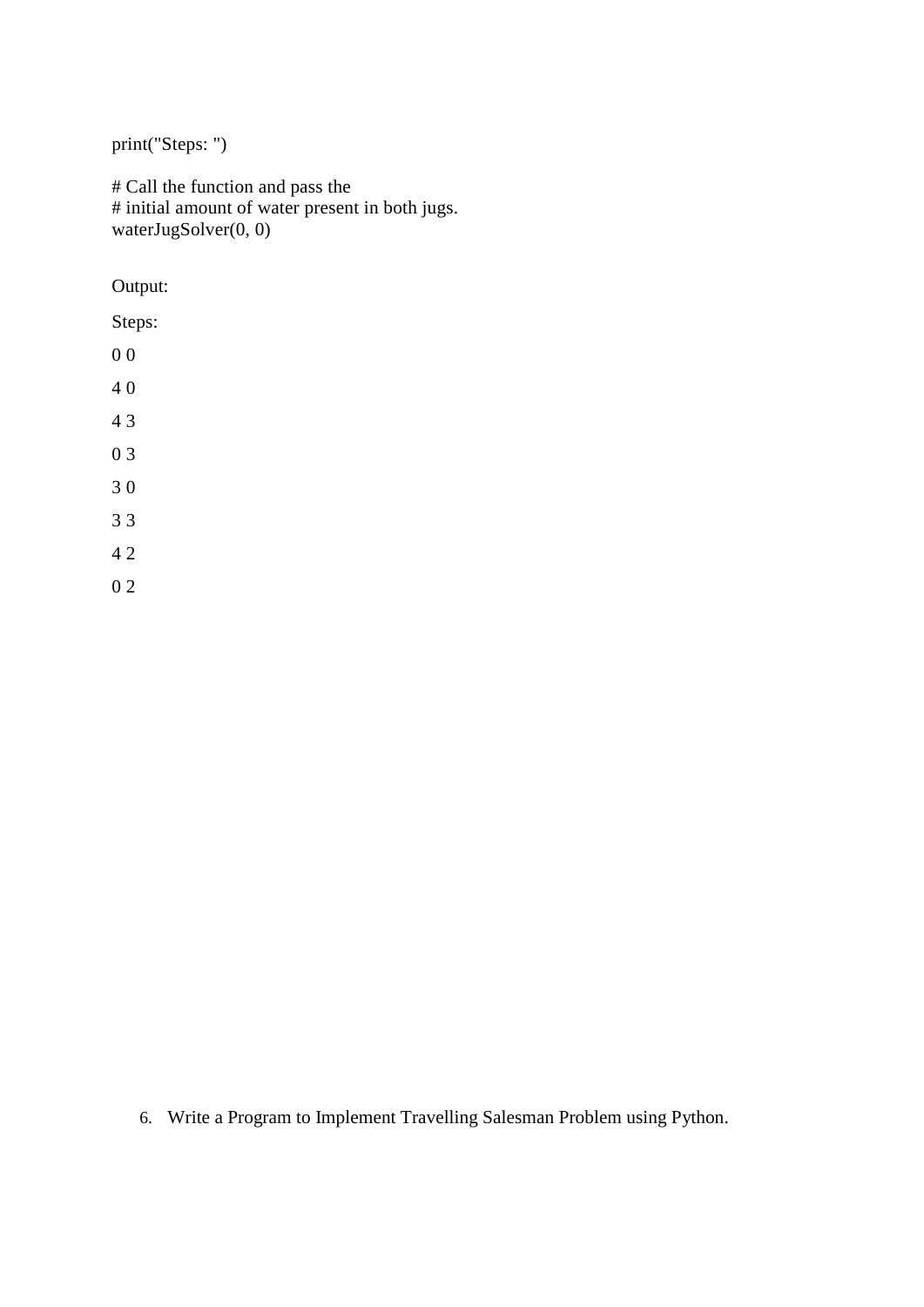# program to implement traveling salesman

# problem using naive approach.

from sys import maxsize

from itertools import permutations

 $V = 4$ 

# implementation of traveling Salesman Problem

def travellingSalesmanProblem(graph, s):

# store all vertex apart from source vertex

vertex  $=$  []

for i in range(V):

if  $i := s$ :

vertex.append(i)

# store minimum weight

 $min\_path = maxsize$ 

next\_permutation=permutations(vertex)

for i in next\_permutation:

# store current Path weight(cost)

current\_pathweight  $= 0$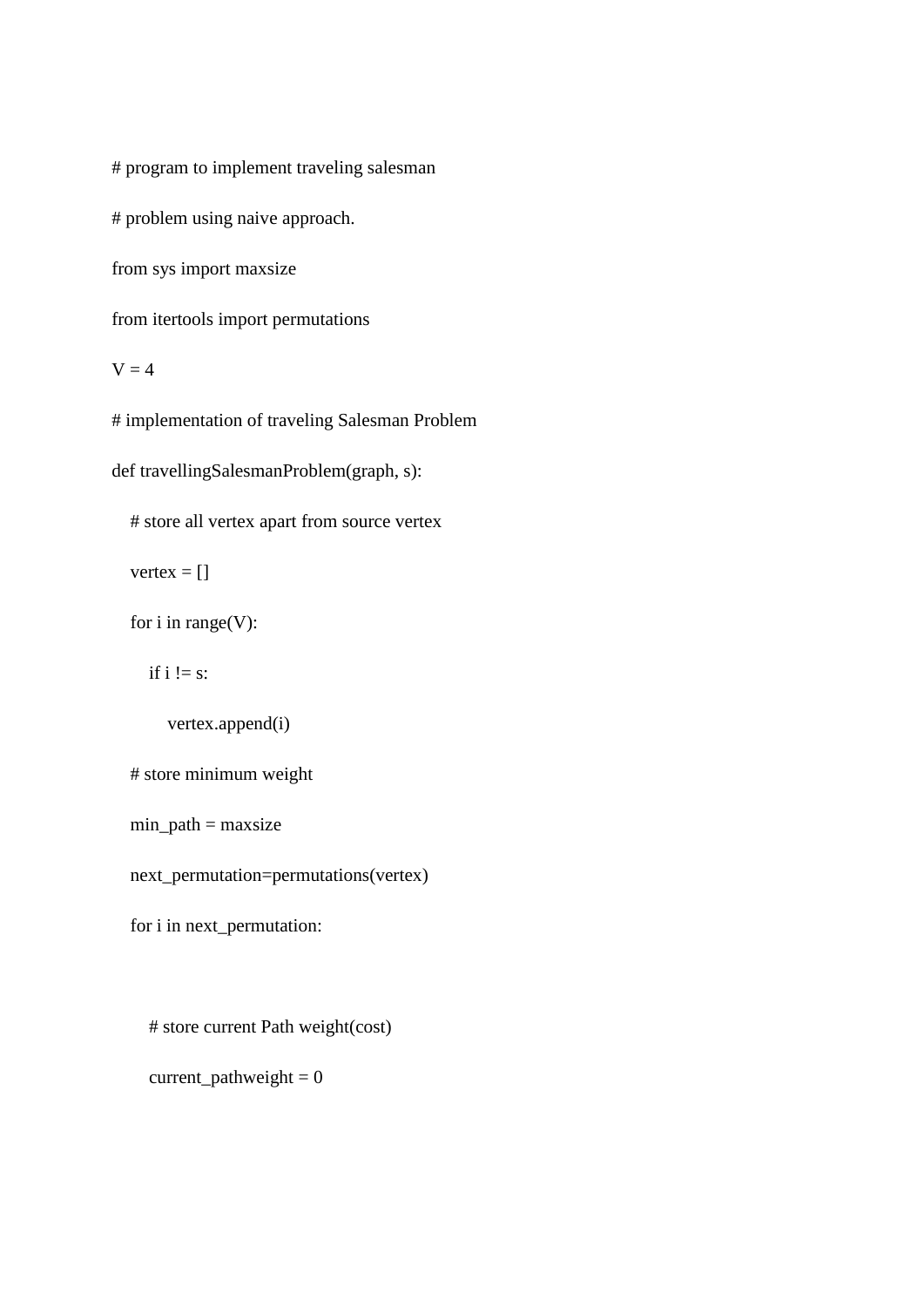# compute current path weight

 $k = s$ 

for j in i:

```
current_pathweight += graph[k][j]
```
 $k = j$ 

```
current_pathweight += graph[k][s]
```
# update minimum

min\_path = min(min\_path, current\_pathweight)

return min\_path

# Driver Code

 $if \_name__ == " \_main__":$ 

# matrix representation of graph

graph = [[0, 10, 15, 20], [10, 0, 35, 25],

[15, 35, 0, 30], [20, 25, 30, 0]]

 $s = 0$ 

print(travellingSalesmanProblem(graph, s))

## Output

80

7. Write a Program to Implement Tower of Hanoi using Python.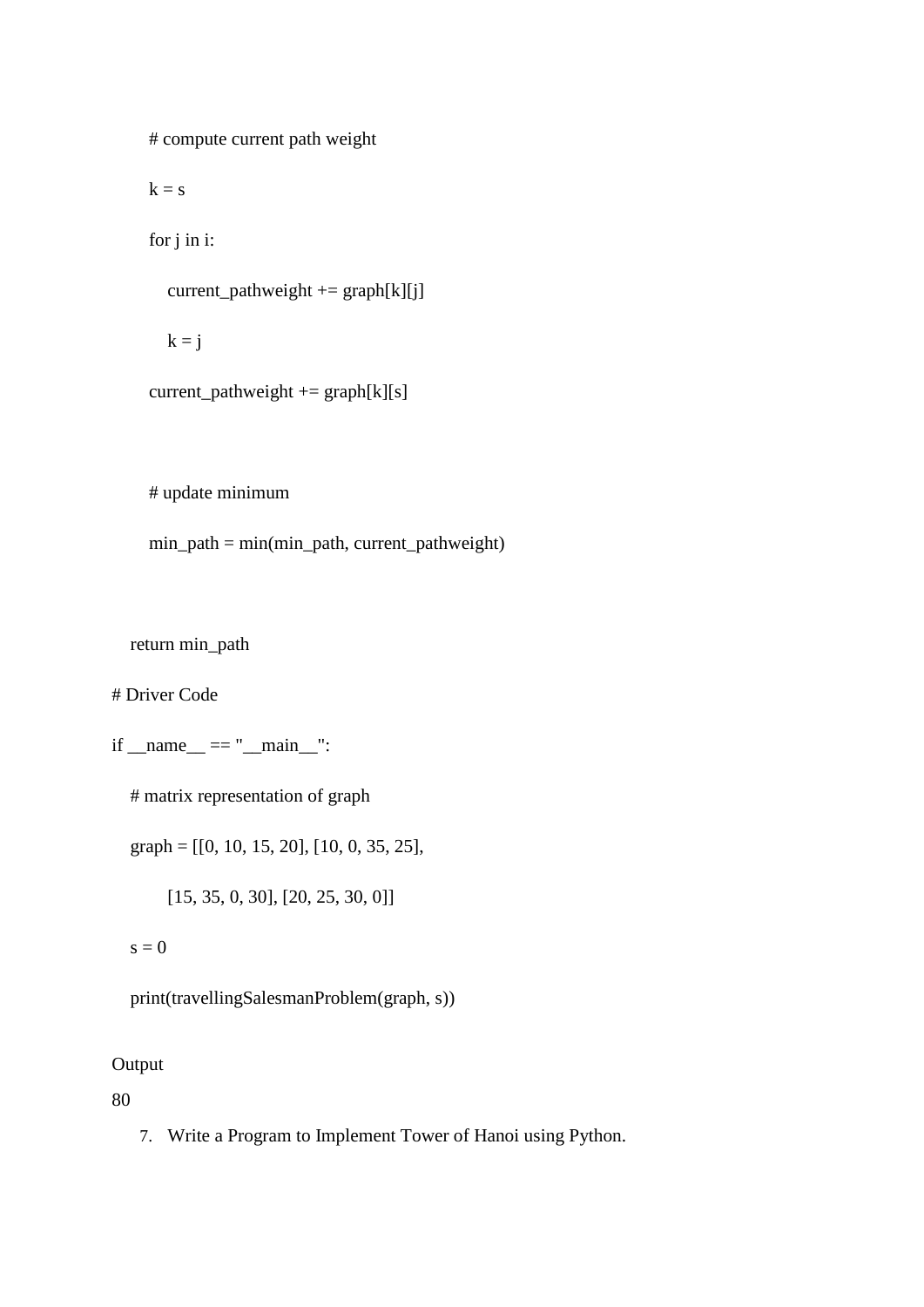# Recursive Python function to solve tower of hanoi

def TowerOfHanoi(n, from rod, to rod, aux rod):

if  $n == 1$ :

print("Move disk 1 from rod", from rod,"to rod", to rod)

return

TowerOfHanoi(n-1, from\_rod, aux\_rod, to\_rod)

print("Move disk",n,"from rod",from\_rod,"to rod",to\_rod)

TowerOfHanoi(n-1, aux\_rod, to\_rod, from\_rod)

# Driver code

 $n = 4$ 

TowerOfHanoi(n, 'A', 'C', 'B')

# A, C, B are the name of rods

Output

Move disk 1 from rod A to rod B

Move disk 2 from rod A to rod C

Move disk 1 from rod B to rod C

Move disk 3 from rod A to rod B

Move disk 1 from rod C to rod A

Move disk 2 from rod C to rod B

Move disk 1 from rod A to rod B

Move disk 4 from rod A to rod C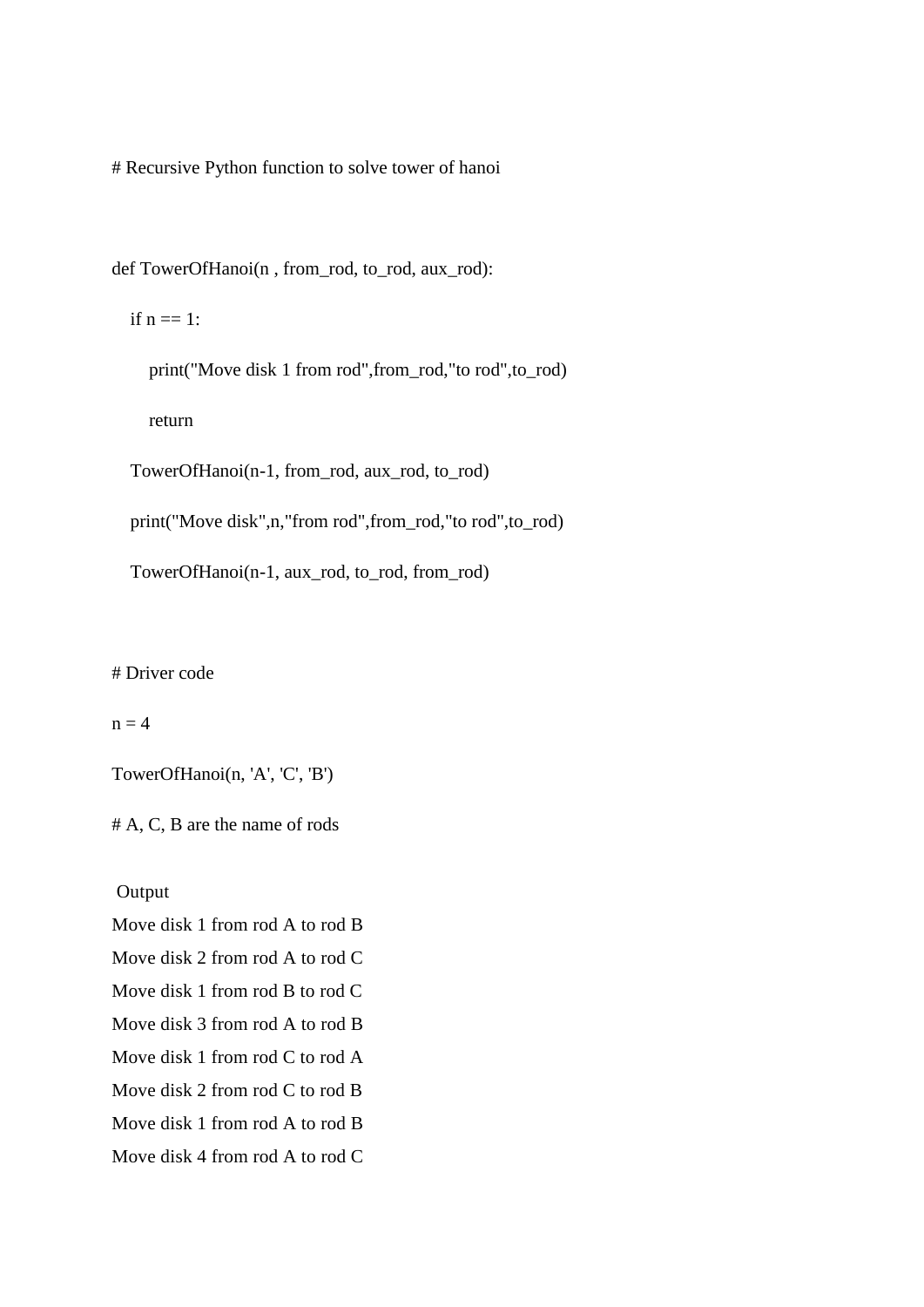Move disk 1 from rod B to rod C

Move disk 2 from rod B to rod A

Move disk 1 from rod C to rod A

Move disk 3 from rod B to rod C

Move disk 1 from rod A to rod B

Move disk 2 from rod A to rod C

Move disk 1 from rod B to rod C

#### **Output:**

Tower of Hanoi Solution for 4 disks:

A: [4, 3, 2, 1] B: [] C: []

Move disk from rod A to rod B A: [4, 3, 2] B: [1] C: []

Move disk from rod A to rod C A: [4, 3] B: [1] C: [2]

Move disk from rod B to rod C A: [4, 3] B: [] C: [2, 1]

Move disk from rod A to rod B A: [4] B: [3] C: [2, 1]

Move disk from rod C to rod A A: [4, 1] B: [3] C: [2]

Move disk from rod C to rod B A: [4, 1] B: [3, 2] C: []

Move disk from rod A to rod B A: [4] B: [3, 2, 1] C: []

Move disk from rod A to rod C A: [] B: [3, 2, 1] C: [4]

Move disk from rod B to rod C A: [] B: [3, 2] C: [4, 1]

Move disk from rod B to rod A A: [2] B: [3] C: [4, 1]

Move disk from rod C to rod A A: [2, 1] B: [3] C: [4]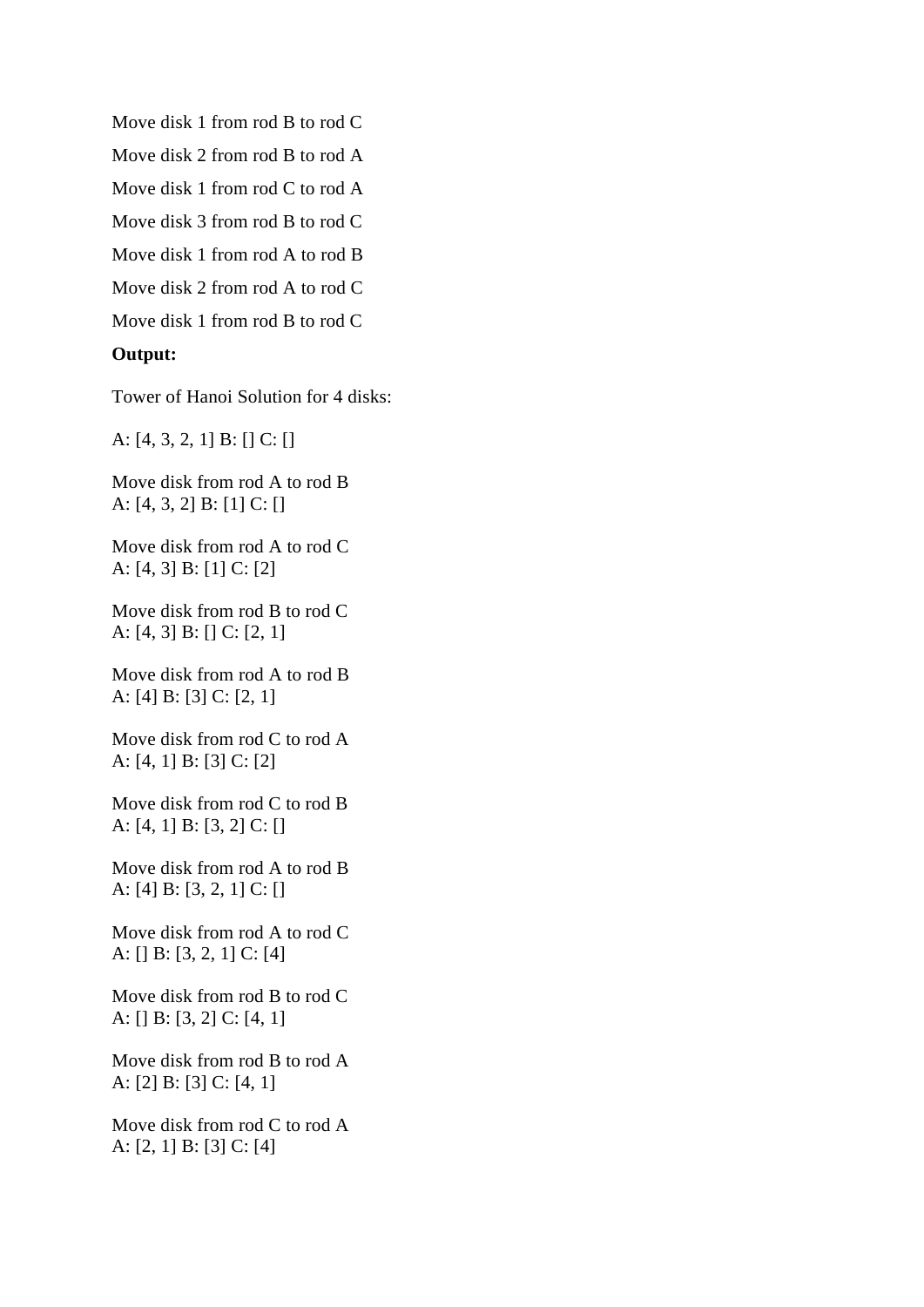Move disk from rod B to rod C A: [2, 1] B: [] C: [4, 3]

Move disk from rod A to rod B A: [2] B: [1] C: [4, 3]

Move disk from rod A to rod C A: [] B: [1] C: [4, 3, 2]

Move disk from rod B to rod C A: [] B: [] C: [4, 3, 2, 1]

8. Write a Program to Implement Monkey Banana Problem using Python.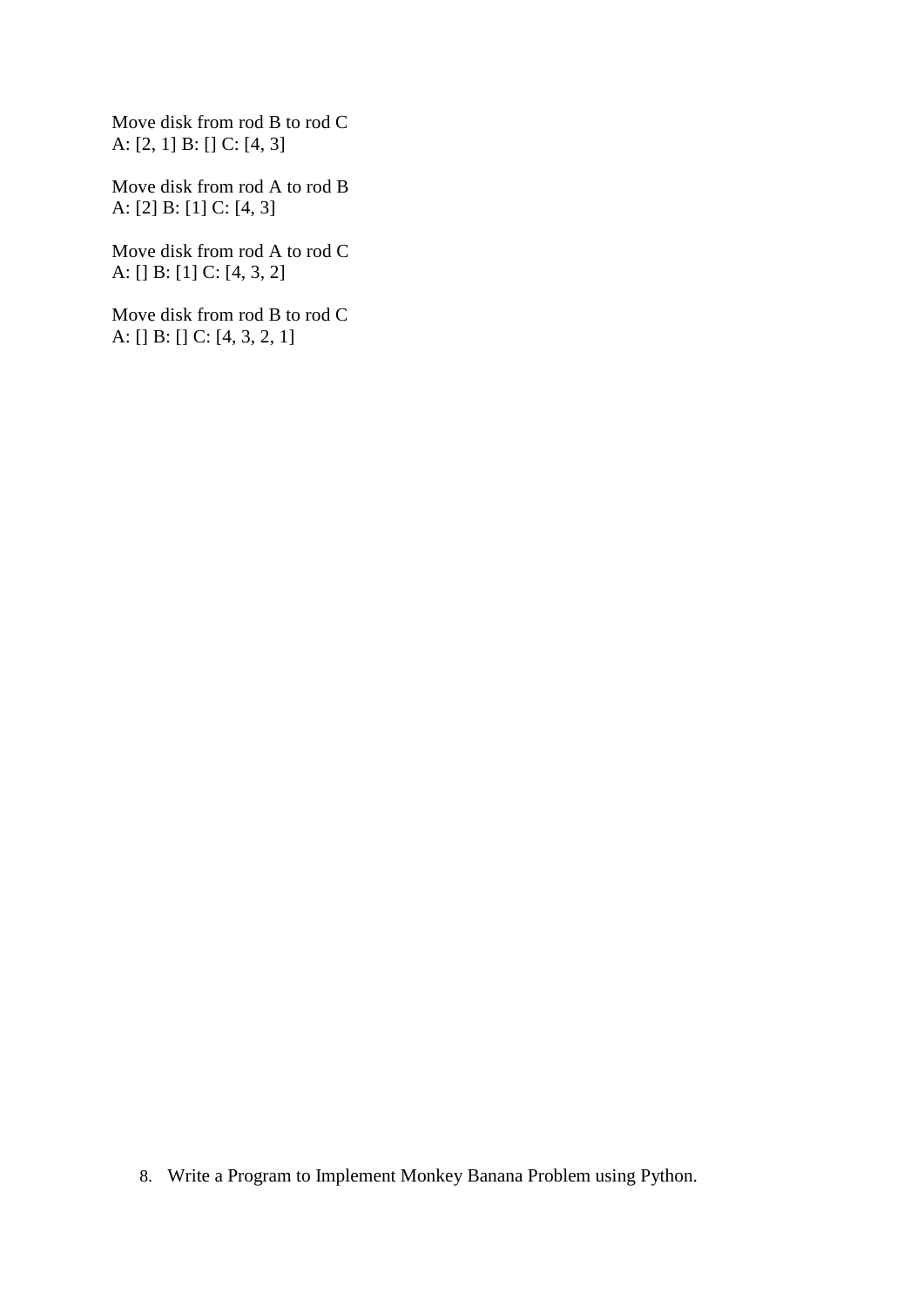from poodle import Object, schedule

from typing import Set

class Position(Object):

def \_\_str\_\_(self):

if not hasattr(self, "locname"): return "unknown"

return self.locname

class HasHeight(Object):

height: int

class HasPosition(Object):

at: Position

class Monkey(HasHeight, HasPosition): pass

class PalmTree(HasHeight, HasPosition):

def \_\_init\_\_(self, \*args, \*\*kwargs):

super().\_\_init\_\_(\*args, \*\*kwargs)

self.height  $= 2$ 

class Box(HasHeight, HasPosition): pass

class Banana(HasHeight, HasPosition):

owner: Monkey

attached: PalmTree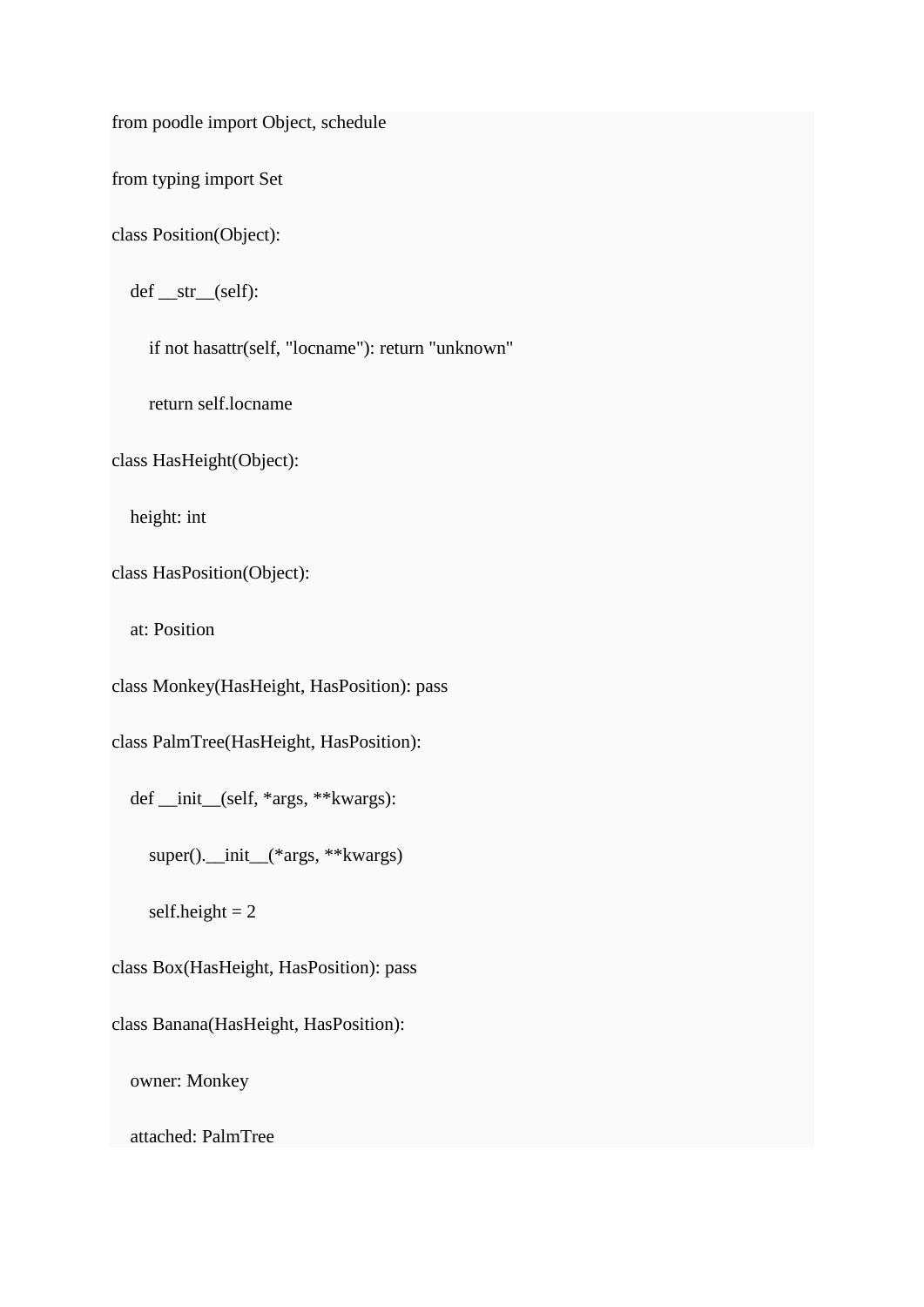```
class World(Object):
```

```
 locations: Set[Position]
```
 $p1 = Position()$ 

p1.locname = "Position A"

 $p2 = Position()$ 

p2.locname = "Position B"

 $p3 = Position()$ 

p3.locname = "Position C"

 $w = World()$ 

w.locations.add(p1)

w.locations.add(p2)

w.locations.add(p3)

 $m = \text{Monkey}()$ 

m.height =  $0$  # ground

 $m.at = p1$ 

 $box = Box()$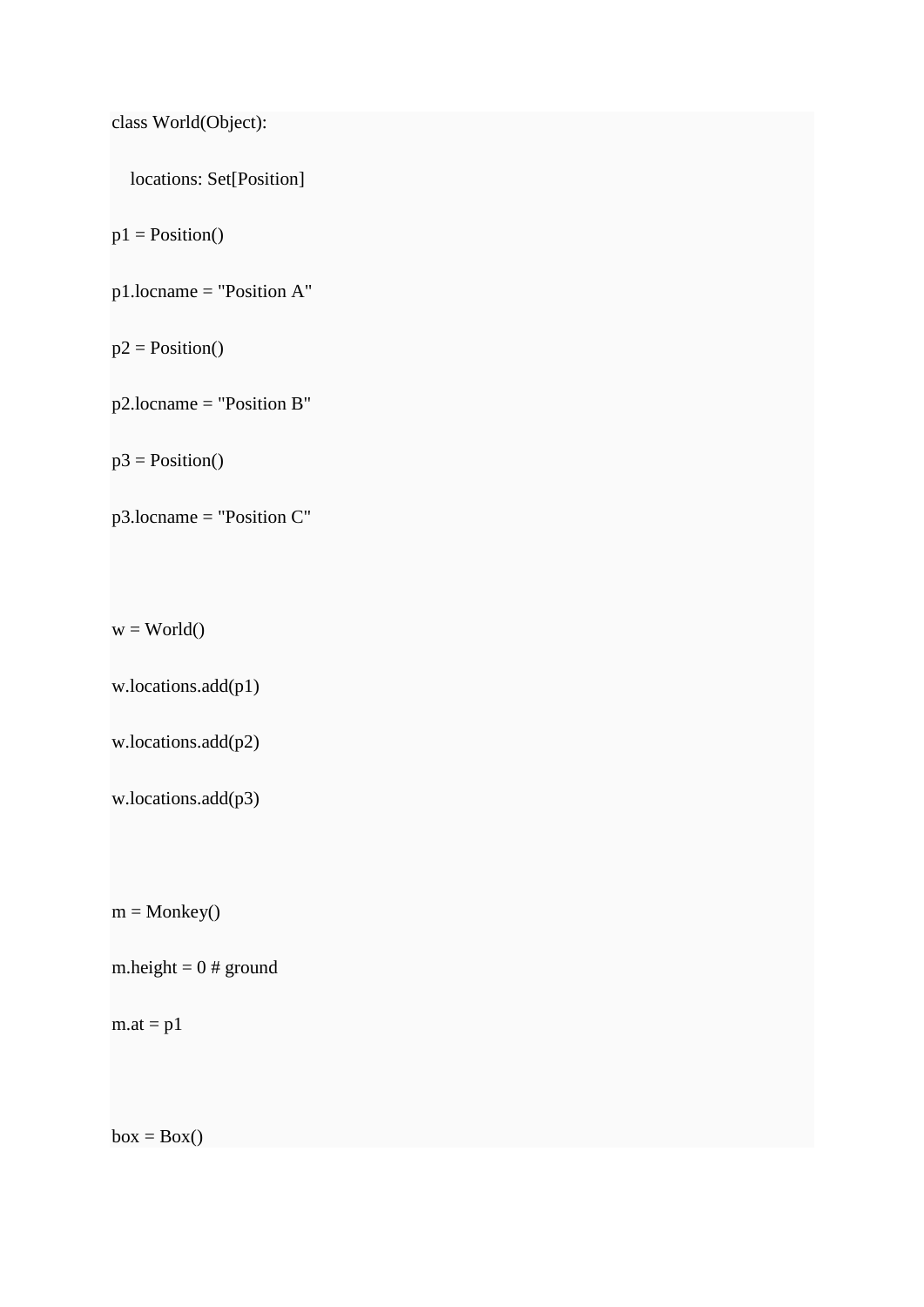```
box.height = 2box.at = p2p =PalmTree()
p.at = p3b = Banana()b.attached = pdef go(monkey: Monkey, where: Position):
   assert where in w.locations
   assert monkey.height < 1, "Monkey can only move while on the ground"
  monkey.at = where
   return f"Monkey moved to {where}"
def push(monkey: Monkey, box: Box, where: Position):
   assert monkey.at == box.at
   assert where in w.locations
   assert monkey.height < 1, "Monkey can only move the box while on the ground"
```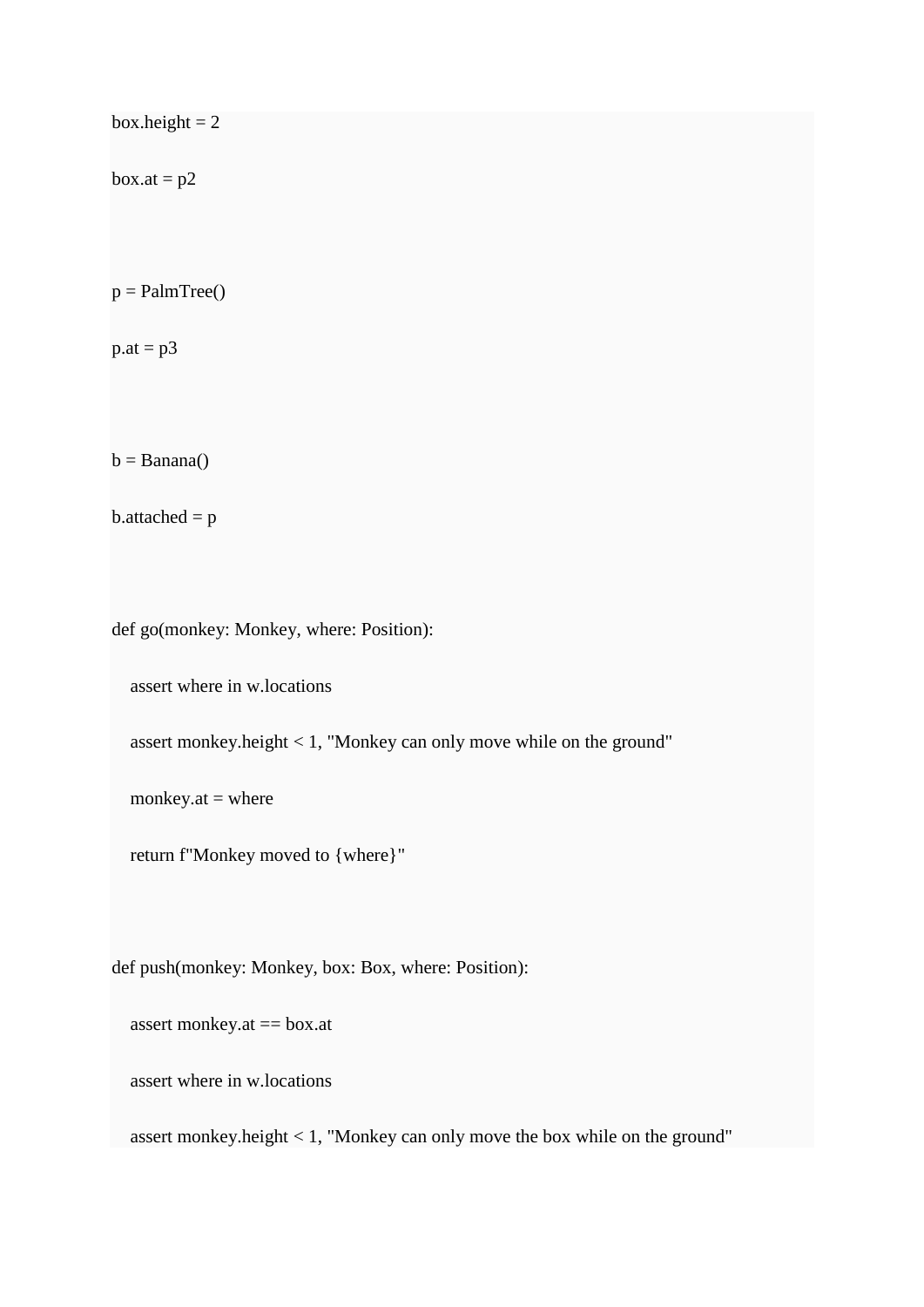monkey.at  $=$  where

 $box.at = where$ 

return f"Monkey moved box to {where}"

def climb\_up(monkey: Monkey, box: Box):

assert monkey.at == box.at

monkey.height  $+=$  box.height

return "Monkey climbs the box"

def grasp(monkey: Monkey, banana: Banana):

assert monkey.height == banana.height

assert monkey.at == banana.at

banana.owner = monkey

return "Monkey takes the banana"

def infer\_owner\_at(palmtree: PalmTree, banana: Banana):

assert banana.attached == palmtree

banana.at = palmtree.at

return "Remembered that if banana is on palm tree, its location is where palm tree is"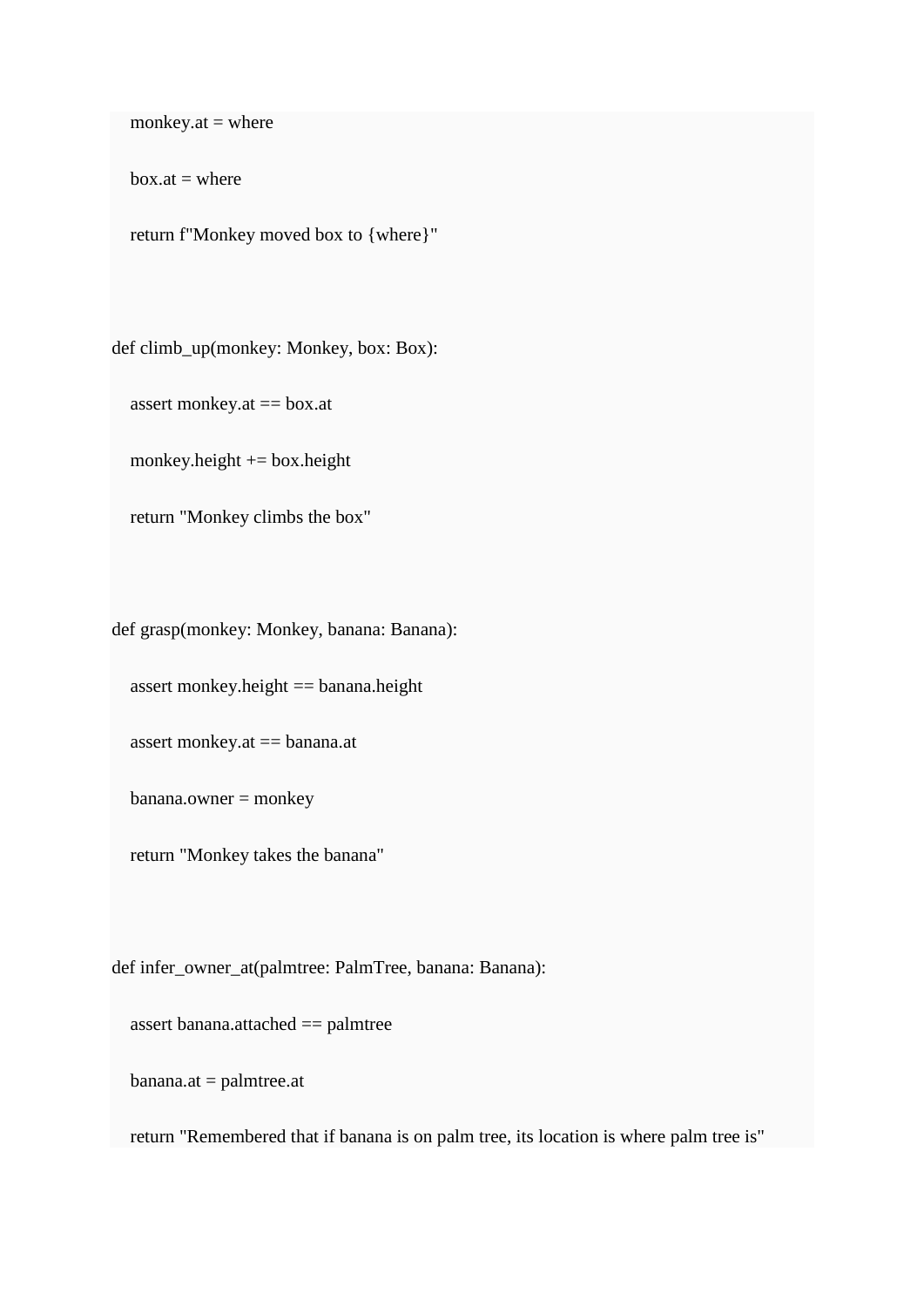def infer\_banana\_height(palmtree: PalmTree, banana: Banana):

assert banana.attached == palmtree

banana.height = palmtree.height

return "Remembered that if banana is on the tree, its height equals tree's height"

print( $\infty$ : join(x() for x in schedule(

[go, push, climb\_up, grasp, infer\_banana\_height, infer\_owner\_at],

[w,p1,p2,p3,m,box,p,b],

 $goal=lambda: b. owner == m))$ 

Result:

\$ pip install poodle

\$ python ./monkey.py

Monkey moved to Position B

Remembered that if banana is on the tree, its height equals tree's height

Remembered that if banana is on palm tree, its location is where palm tree is

Monkey moved box to Position C

Monkey climbs the box

Monkey takes the banana

**9. Write a Program to Implement Missionaries-Cannibals Problems using Python.**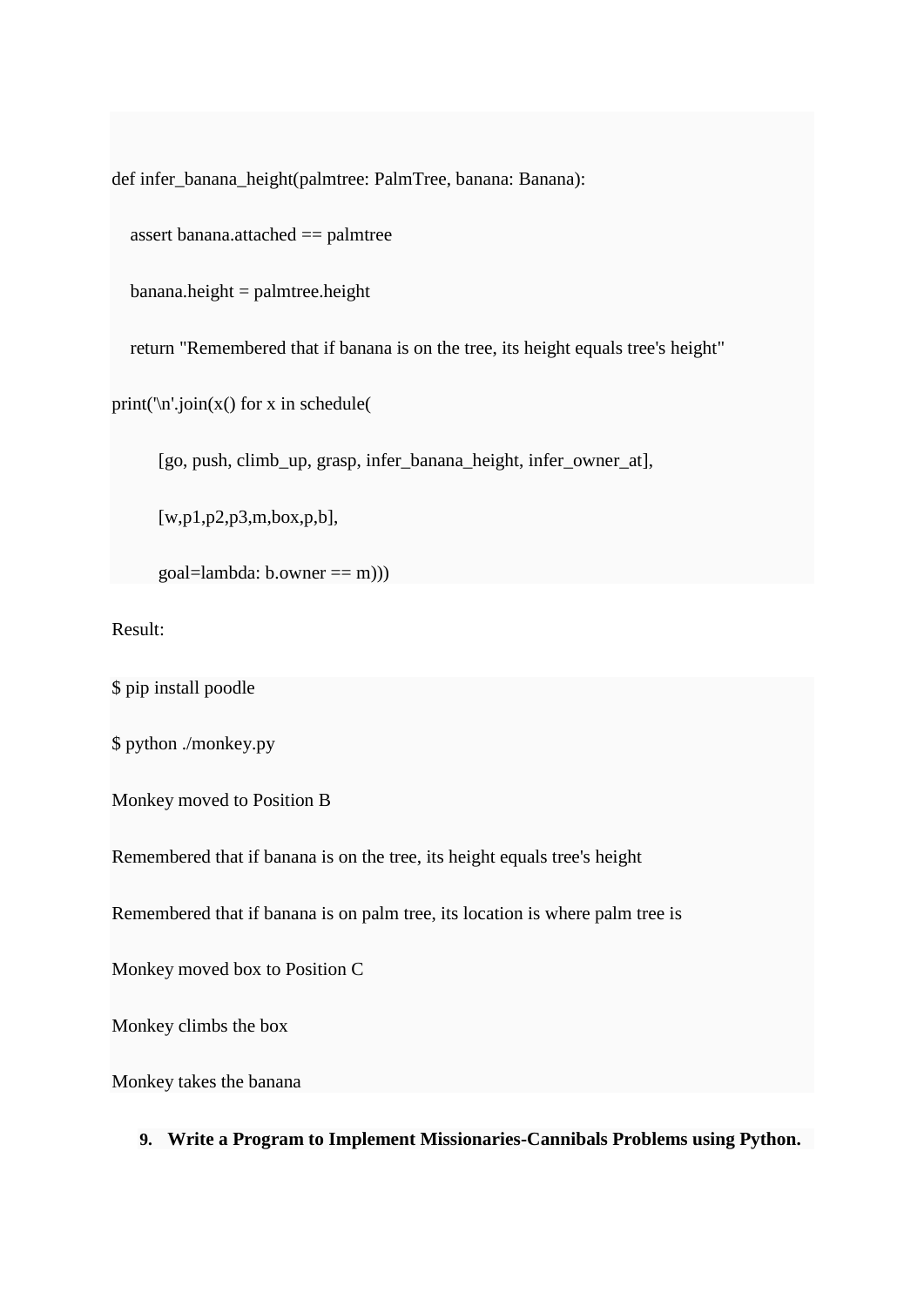*''' mclib.py '''*

```
class MCState:
   ### MC is missionaries and cannibals
   def __init__(self, state_vars, num_moves=0, parent=None):
     self.state_vars = state_vars
    self.num_moves = num moves
    self.parent = parent ### decorator
   @classmethod
   def root(cls):
    return cls((3,3,1)) def get_possible_moves(self):
      ''' return all possible moves in the game as tuples
     possible moves:
```

```
 1 or 2 mis
       1 or 2 cannibals
 1 mis, 1 can
 '''
```

```
moves = [(1, 0), (2, 0), (0, 1), (0, 2), (1, 1)] return moves
```

```
def is legal(self):
  missionaries = self.state_vars[0]cannibals = self.state_vars[1] ## could have done tuple unpacking too:
   ## missionaries, cannibals, boat = self.state_vars
```

```
if missionaries < 0 or missionaries > 3:
   return False
elif cannibals < 0 or cannibals > 3:
   return False
 return True
```

```
 ## alternate
# if 0 \le missionaries \le = 3 and 0 \le cannibals \le = 3
 # return True
 ###
```

```
def is solution(self):
  if self.state_vars = (0,0,0):
      return True
   return False
```

```
def is failure(self):
  missionaries = self.state_vars[0]
  cannibals = self.state_vars[1]boat = self.state\_vars[2]
```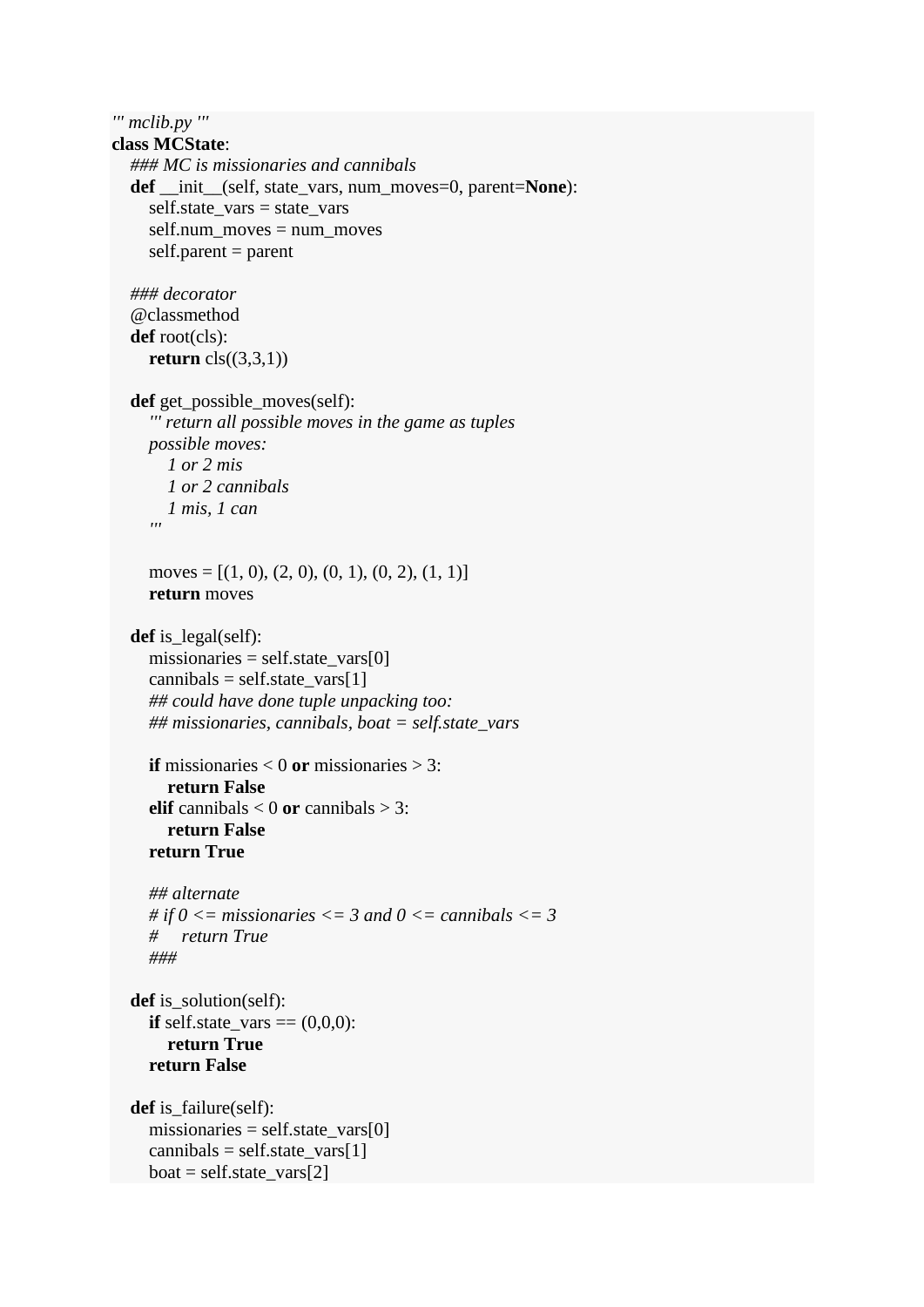*## could have done tuple unpacking too: ## missionaries, cannibals, boat = self.state\_vars*

 *### missionaries on right side AND more cannibals than missionaries* **if** missionaries > 0 **and** missionaries < cannibals: **return True**

```
 ## to make this easier to understand, I will create temporary variables
   ## but we could just substitute the math and skip the variables 
  missionaries on left = 3 - missionaries
  cannibals on left = 3 - cannibals
   if missionaries_on_left > 0 and missionaries_on_left < cannibals_on_left:
      return True
   ## if you replace the math in, you get:
   #if 3 - missionaries > 0 and 3 - missionaires < 3 - cannaibals
   # which leads to:
   #if missionaries < 3 and cannibals < missionaries:
   ### if we make it here, we aren't in a failed state!
   return False
def get next states(self):
   ## using possible move, get next states
  moves = self.get\_possible\_moves()all states = list()
   mis_right, can_right, raft_right = self.state_vars
   ## if raft is on right, subtract move from these numbers
   ## if raft is on left, add these move numbers to these numbers
   for move in moves:
      change_mis, change_can = move
     if raft_right == 1: ## mis_right = 3; can_right = 3, raft_right = 1
       new_state_vars = (mis\_right-change\_mis, can\_right-change\_can, 0) else:
        new_state_vars = (mis_right+change_mis, can_right+change_can, 1)
      ## notice the number of moves is increasing by 1
      ## also notice we are passing self to our child.
      new_state = MCState(new_state_vars, self.num_moves+1, self)
     if new state.is legal():
       all states.append(new state)
   return all_states
 def __str__(self):
   return "MCState[{}]".format(self.state_vars)
```
 **def** \_\_repr\_\_(self): **return** str(self)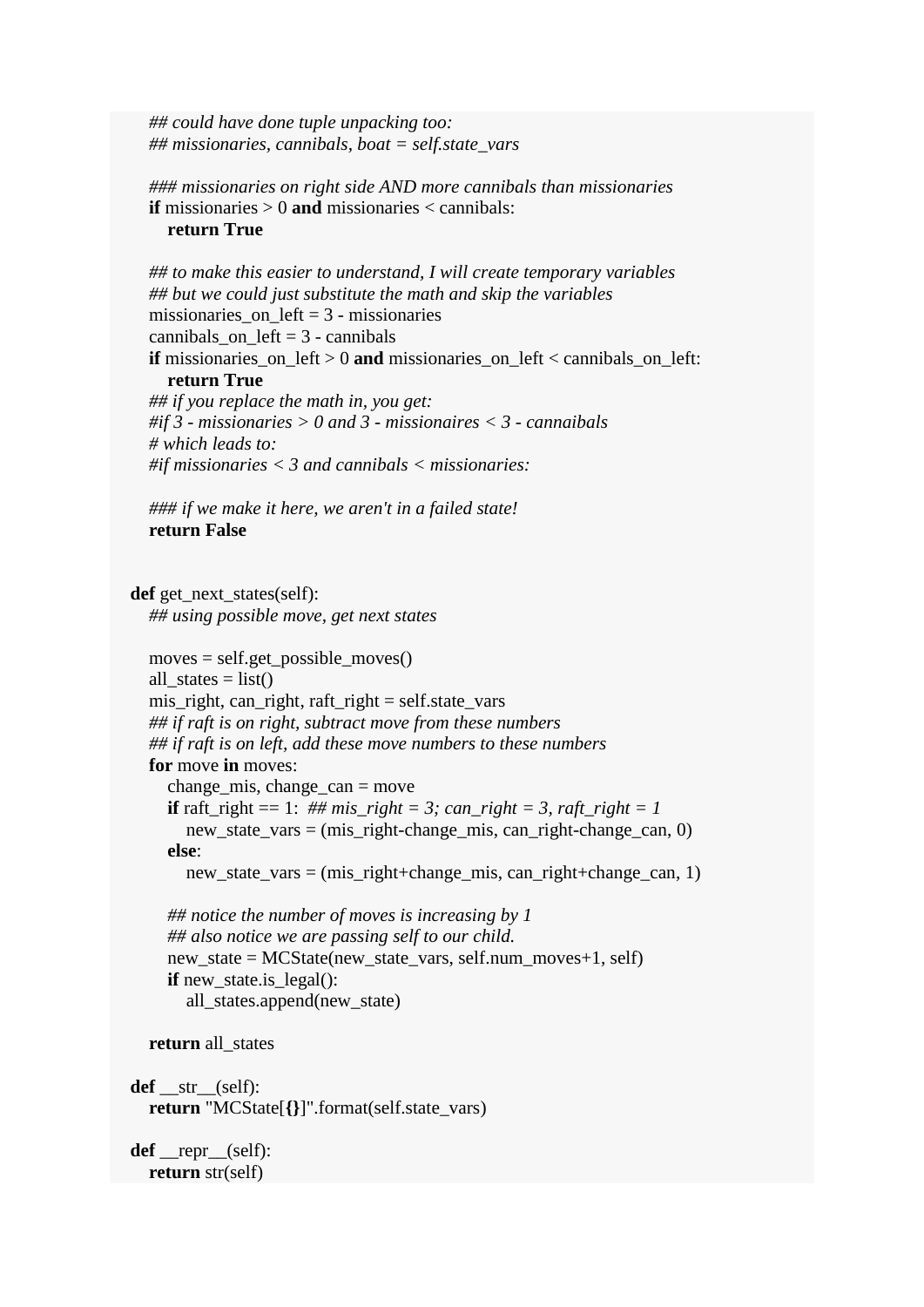**def** search(dfs=**True**):

 *### this is the stack/queue that we used before* **from collections import** deque

 *### create the root state*  $root = MCState(root()$ 

 *### we use the stack/queue for keeping track of where to search next* to  $search = deque()$ 

 *### use a set to keep track fo where we've been* seen states = set()

 *### use a list to keep track of the solutions that have been seen* solutions  $=$  list()

 *### start the search with the root* to\_search.append(root)

 *### safety variable for infinite loops!*  $loop\_count = 0$  $max\_loop = 10000$ 

```
 ### while the stack/queue still has items
while len(to search) > 0:
  loop count += 1if loop_count > max loop:
      print(len(to_search))
      print("Escaping this super long loop!")
      break
```
 *### get the next item* current state = to search.pop()

 *## look at the current state's children ## this uses the rule for actions and moves to create next states ## it is also removing all illegal states* next\_states = current\_state.get\_next\_states()

 *## next\_states is a list, so iterate through it* **for** possible\_next\_state **in** next\_states[::-1]:

 *## to see if we've been here before, we look at the state variables* possible\_state\_vars = possible\_next\_state.state\_vars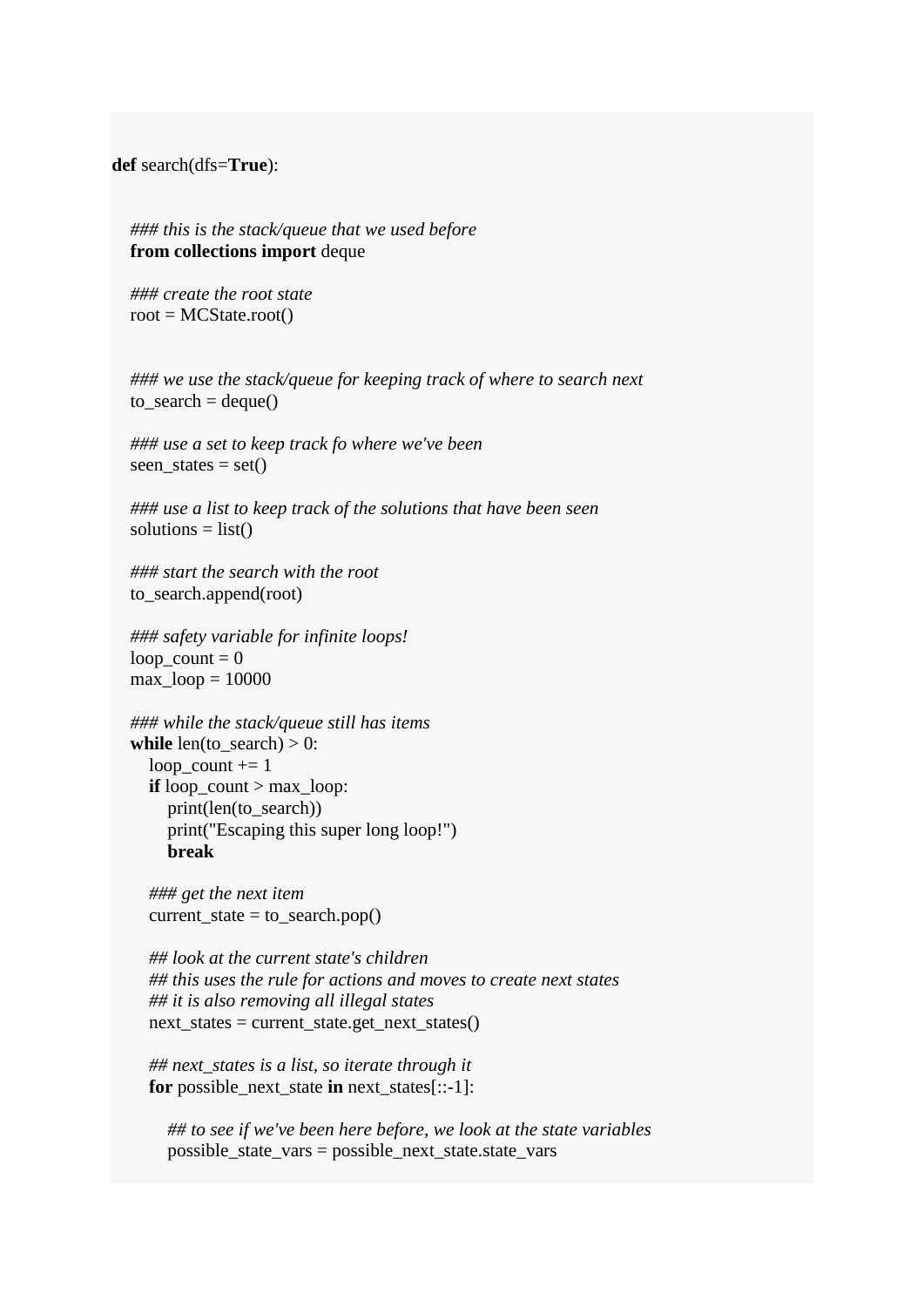*## we use the set and the "not in" boolean comparison*  **if** possible\_state\_vars **not in** seen\_states:

 **if** possible\_next\_state.is\_failure(): *#print("Failure!")* **continue elif** possible next state.is solution(): *## Save it into our solutions list*  solutions.append(possible\_next\_state) *#print("Solution!")* **continue**

 *# the state variables haven't been seen yet # so we add the state itself into the searching stack/queue*

*#### IMPORTANT*

 *## which side we append on changes how the search works ## why is this?*

**if** dfs:

 to\_search.append(possible\_next\_state) **else**:

to\_search.appendleft(possible\_next\_state)

 *# now that we have "seen" the state, we add the state vars to the set. # this means next time when we do the "not in", that will return False # because it IS in #seen\_states.add(possible\_state\_vars)* seen\_states.add(possible\_state\_vars)

 *## finally, we reach this line when the stack/queue is empty (len(to\_searching==))* print("Found **{}** solutions".format(len(solutions))) **return** solutions

```
sol_dfs = search(True)
sol_bfs = search(False)
```

```
current\_state = sol\_dfs[0]while current_state:
   print(current_state)
   current_state = current_state.parent
```
print("--")  $current\_state = sol\_dfs[1]$ **while** current\_state: print(current\_state) current\_state = current\_state.parent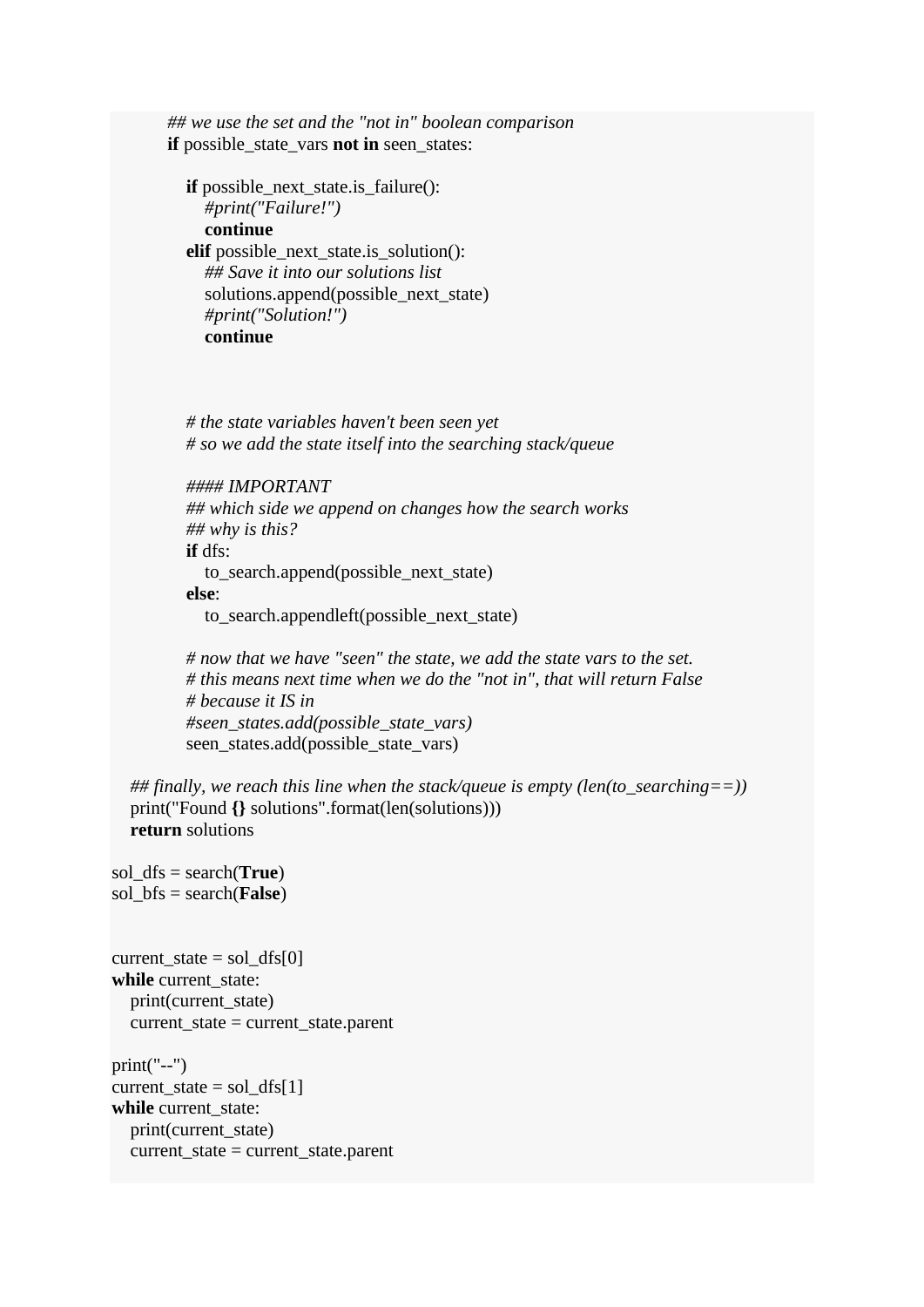print("--") current state = sol  $bf[0]$ **while** current\_state: print(current\_state) current\_state = current\_state.parent  $print("--")$ current\_state =  $sol_bfs[1]$ **while** current\_state: print(current\_state) current\_state = current\_state.parent Found 2 solutions Found 2 solutions MCState[(0, 0, 0)]  $MCState[(1, 1, 1)]$ MCState[(0, 1, 0)] MCState[(0, 3, 1)] MCState[(0, 2, 0)] MCState[(2, 2, 1)] MCState[(1, 1, 0)] MCState[(3, 1, 1)] MCState[(3, 0, 0)] MCState[(3, 2, 1)] MCState[(3, 1, 0)] MCState[(3, 3, 1)] -- MCState[(0, 0, 0)] MCState[(0, 2, 1)] MCState[(0, 1, 0)]  $MCState[(0, 3, 1)]$  $MCState[(0, 2, 0)]$ MCState[(2, 2, 1)]  $MCState[(1, 1, 0)]$ MCState[(3, 1, 1)] MCState[(3, 0, 0)] MCState[(3, 2, 1)] MCState[(3, 1, 0)]  $MCState[(3, 3, 1)]$ -- MCState[(0, 0, 0)]  $MCState[(0, 2, 1)]$ MCState[(0, 1, 0)] MCState[(0, 3, 1)]  $MCState[(0, 2, 0)]$ MCState[(2, 2, 1)] MCState[(1, 1, 0)] MCState[(3, 1, 1)] MCState[(3, 0, 0)]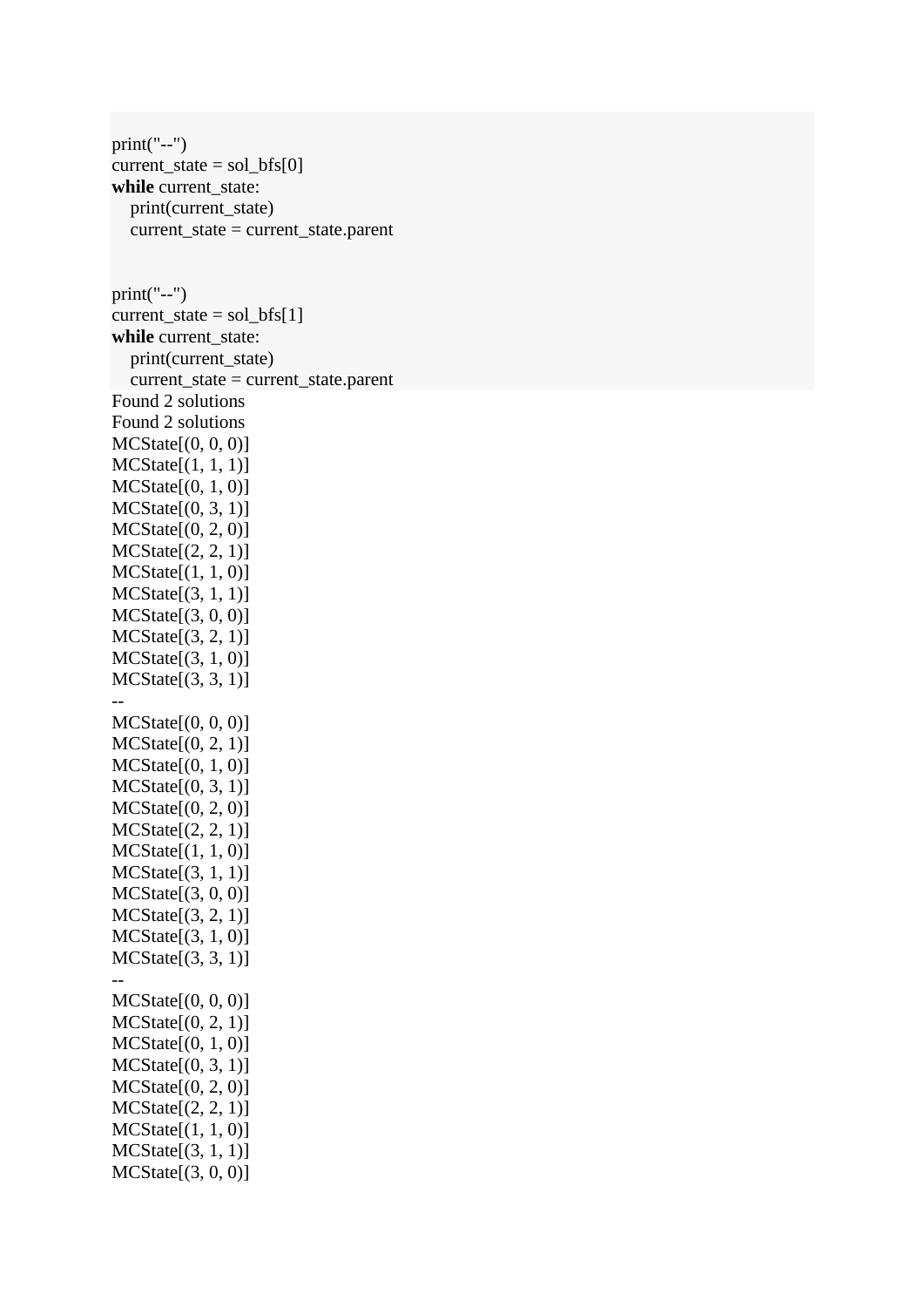MCState[(3, 2, 1)] MCState[(2, 2, 0)]  $MCState[(3, 3, 1)]$ -- MCState[(0, 0, 0)] MCState[(1, 1, 1)] MCState[(0, 1, 0)] MCState[(0, 3, 1)] MCState[(0, 2, 0)] MCState[(2, 2, 1)] MCState[(1, 1, 0)] MCState[(3, 1, 1)] MCState[(3, 0, 0)] MCState[(3, 2, 1)] MCState[(2, 2, 0)] MCState[(3, 3, 1)]

10. Write a Program to Implement N-Queens Problem using Python.

# Python program to solve N Queen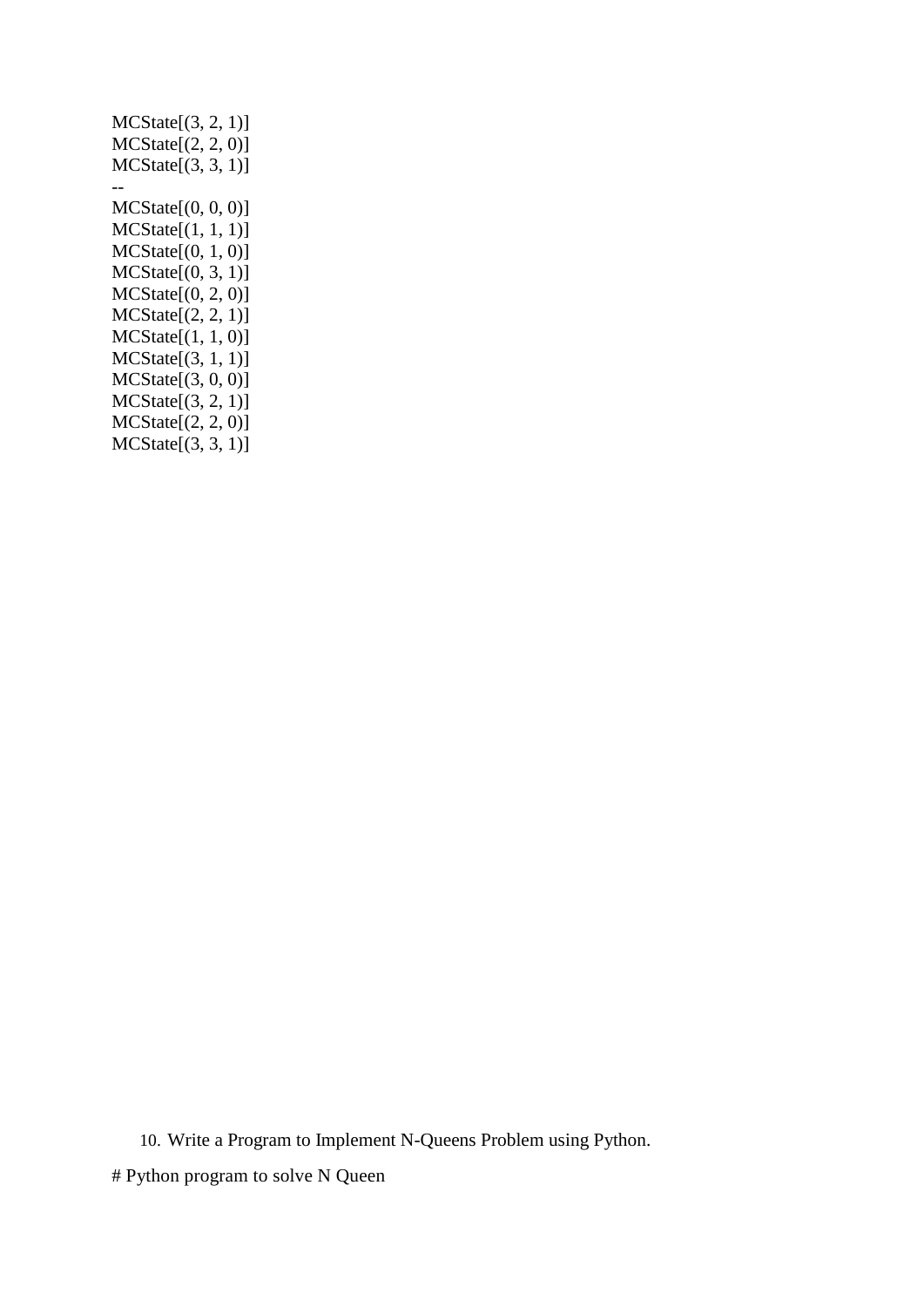```
# Problem using backtracking
global N
N = 4def printSolution(board):
  for i in range(N):
     for j in range(N):
         print board[i][j],
      print
# A utility function to check if a queen can
# be placed on board[row][col]. Note that this
# function is called when "col" queens are
# already placed in columns from 0 to col -1.
# So we need to check only left side for
# attacking queens
def isSafe(board, row, col):
   # Check this row on left side
   for i in range(col):
     if board[row][i] == 1:
        return False
   # Check upper diagonal on left side
  for i, j in zip(range(row, -1, -1), range(col, -1, -1)):
     if board[i][j] == 1:
        return False
   # Check lower diagonal on left side
  for i, j in zip(range(row, N, 1), range(col, -1, -1)):
     if board[i][j] == 1:
         return False
   return True
def solveNQUtil(board, col):
   # base case: If all queens are placed
   # then return true
  if col \ge N:
      return True
   # Consider this column and try placing
   # this queen in all rows one by one
  for i in range(N):
      if isSafe(board, i, col):
         # Place this queen in board[i][col]
        board[i][col] = 1
```